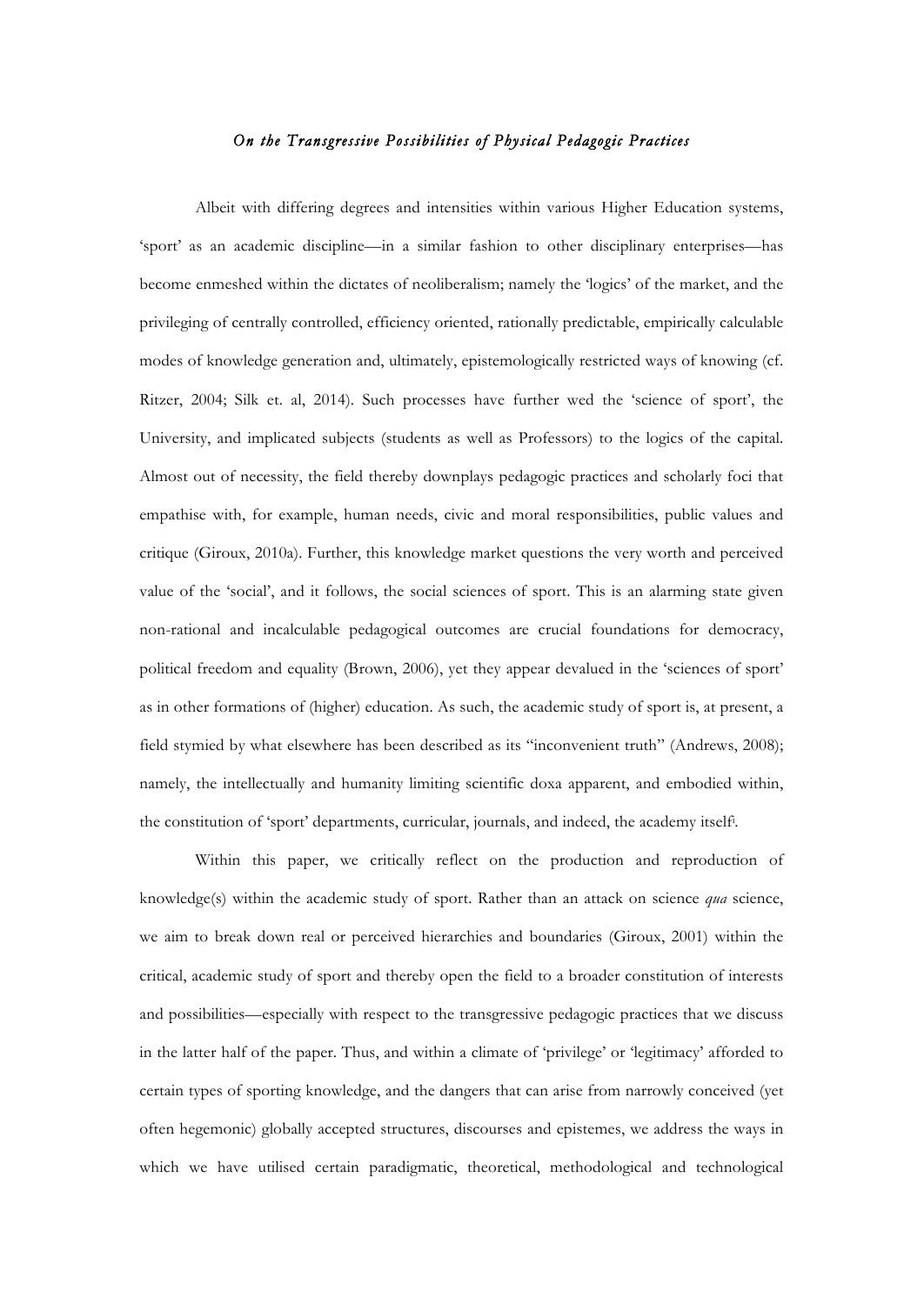approaches within our pedagogic practices to aid in countering dominance and encouraging transformation. In so doing, through the paper, we address what we feel are transgressive practices as we engage our students in sport, leisure and physical cultures. We suggest throughout that any form of academic 'othering', any academic hierarchies or binaries, are unproductive in developing knowledge of sport, leisure and physical cultures. Rather, we 'hold together' the hard (fast) and soft (slow) sciences of sport (and perhaps whilst ostensibly perceived as 'fast' reveal the potential of technologies in our 'slow' approach) and tentatively reflect on pedagogical approaches that, we believe, can aid in *opening up* the critical potentialities of *the* field, promote democratic knowledge, and ensure the University is a space for vibrancy, innovation, critique, debate and equality.

## **Situating 'Sport': Transgressing a Bare Physical Pedagogy**

With Giroux (2010a/b), the dominant form of academic 'sport' programmes in higher education institutions embrace—to differing degrees—the economic and political rationalities of a neoliberal market. This 'bare pedagogy' "strips education of its public values, critical contents and civic responsibilities as part of its broader goal of creating new subjects wedded to the logic of privatization, efficiency, flexibility, the accumulation of capital and the destruction of the social state" (Giroux 2010a, p. 185). Moreover, compassion is deemed a weakness and moral responsibility is scorned given it places human needs over market considerations. Following Stephen Ball (2012), within the context of neoliberal 'reformation,' 'sport' educators are increasingly being required to make themselves *more calculable than memorable.* Ball (2012, p. 18) argues that within a new paradigm of education built on competitive advantage, professionals themselves have to be re-invented as units whose productivity can be audited, in short this accountability and preoccupation with reporting on what we do rather than doing it has bought about "a profound shift in our relationships to ourselves, our practice, and the possibilities of being an academic." With Ball, this new academic performativity is built on the enterprising academic, who, drawing on Weber is a 'specialist without spirit' that makes it near on impossible for some Universities to do what they do best—enabling people to think. The very performance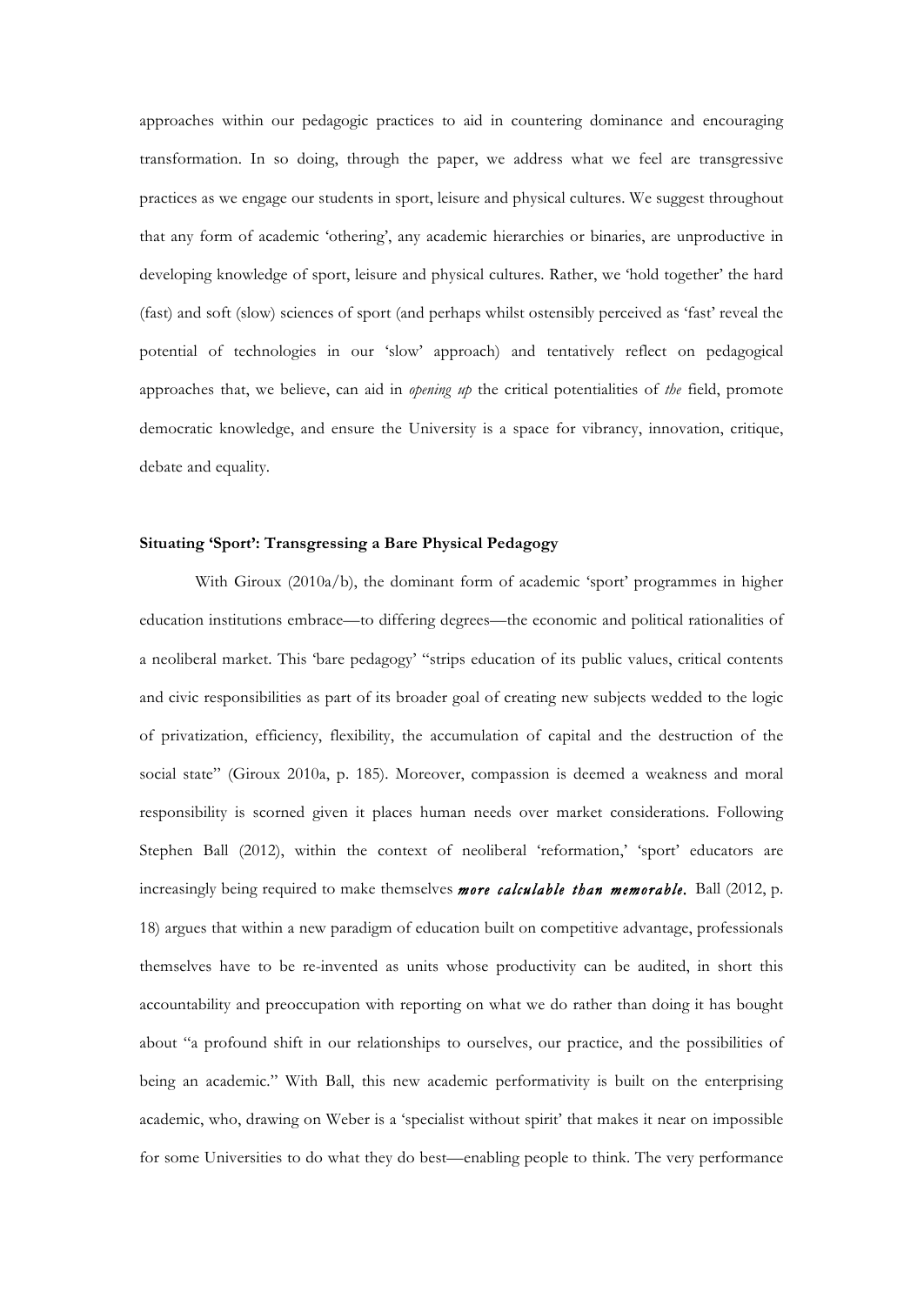then of pedagogic practice and scholarship has become subjectified—the very structures of domination have been sedimented on the bodies of 'teachers'—with the realities of practice taking place within the "constraining normativities of an increasingly corporatized academy" (Brenner, 2006, p. 3; cf. Sonu, 2012). For Ball (2012, p. 20) this results in an "ontological insecurity" in which increasingly disconnected academics wander aimlessly—in a sort of thirdspace distant from both academic freedom, thinking space and the dictates of accountability and performativity—with a "loss of a sense of meaning in what we do and of what is important in what we do."

The epistemic corroboration of a bare and performative academic normativity is a positivist objectivism that underpins *scientific method*, as conventionally understood. Both are constituents, and simultaneously constitutors, of a particular understanding of modernity, centered around linear evolutionary assumptions pertaining to the (assumed) inexorable progress of human civilization through the advancement of empirically grounded–often a euphemism for quantitatively driven and objectively reasoned–science. Hence, the scientific hegemony presently in place within the corporatised university speaks not to the veracity of the scientific method *per se*, but to the political economy of the university (e.g. Nandy, 1988; Rutherford, 2005). By reinforcing the primacy of "high-quality science" (Lather, 2006, p. 35), the meaning and purpose of higher education has become besieged by a phalanx of narrow economic and political interests (Giroux, 2010a, p. 188). Consequently, the corporate brand is more important than any mission to educate free moral agents (Giroux, 2012; see also Barnett and Griffin, 1997; Evans, 2004/5; Readings, 1996). Science then reductively becomes a 'reason of state' (Nandy, 1988), far from an epistemological accident: it is quintessentially reductionist and related to the needs of a particular form of economic organization based on exploitation, profit maximization and capital accumulation (Shiva, 1988). 'Scientific knowledge' in this sense is political through and through; a knowledge ground within our contemporary social and political conditions that authorize particular regimes of truth (Murray et. al., 2007. Such regimes do not do justice to the potential contributions of scientific knowledge to our, or other, disciplines. Of course, 'scientific knowledge' and 'scientists' in and of itself/themselves are far from homogenous, and there are an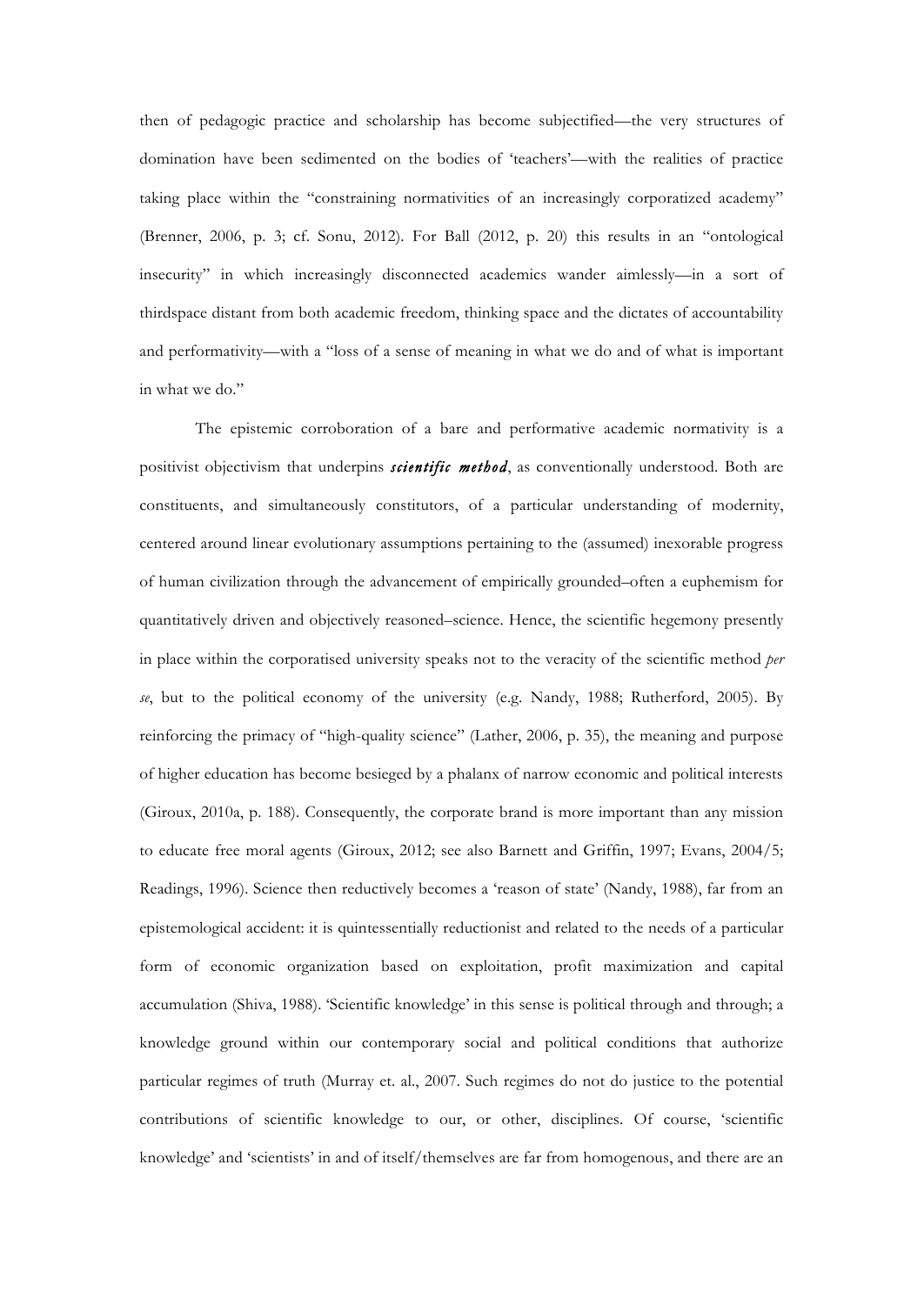array of critical practitioners who understand the partisan and partial nature of knowledge and whom engage reflexively with new ideas. Furthermore, as Evans et. al. (2013) pointed out, it is nothing but unhelpful and unproductive to 'other' science/scientists or to create binaries and academic polarizations. This is not our intent or indeed our point. Instead, to advance a holistic understanding of the body/of active embodiment we need multiple knowledges, truths and understandings. As Dallas Rogers (2012) suggests, we are more concerned about the politics of (and technocratic right to) place boundaries around what can be counted as 'truth'. We thus are attuned to the problematics of a "dangerously naïve commonsense view on truth" (Murray et al., 2008, p.273) that fails to recognize the political workings of power which silently operate behind the mask of objectivity, inscribe rigid norms and standards that ensure political dominance, and, set the agenda with regard to what questions about 'truth' can be asked and by whom. It is, quite simply, a mechanism of power that has co-opted and corporatized all aspects of learning (both the construction and understanding of learning) and re-interprets them as competition, privatization and profiteering (Canella, 2011). Based in the doctrines of logical positivism, and following Murray et al. (2008, p.273), "this view betrays an almost unshakeable faith in the human capacity for unbiased or objective observation and analysis." In this formulation, 'science' becomes supplanted by ideology shaped by the neo-conservative cultural logics of neo-liberalism, even as it basks in the dubious glow of its spurious value-free objectivity (Lincoln & Canella, 2004; also Harvey, 2003; Lakoff, 2006; Stevenson, 2010).

The 'pornography' (Giroux & Giroux, 2012) of such a reductionist view of science (which perhaps impacts on the 'free-hand' of science as much as those positioned lower down the 'sport' pecking order, those in the 'social sciences') has materialized in the academic field of sport. Research, teaching and academic performativity and legitimacy have become infused with one of the most significant *irrationalities* of higher education *rationality*: namely, an epistemological empirical calculability that for the most part has embraced the doctrines and *standards* of logical positivismii and its correlative, constrictive curricular efficiency (see especially Andrews, 2008; Bairner, 2012; Gill, 2007). As Ingham and Donnelly opined (1990, p. 59), humanistic knowledge has definitely suffered at the hands of "technocratic" scientific knowledge currently privileged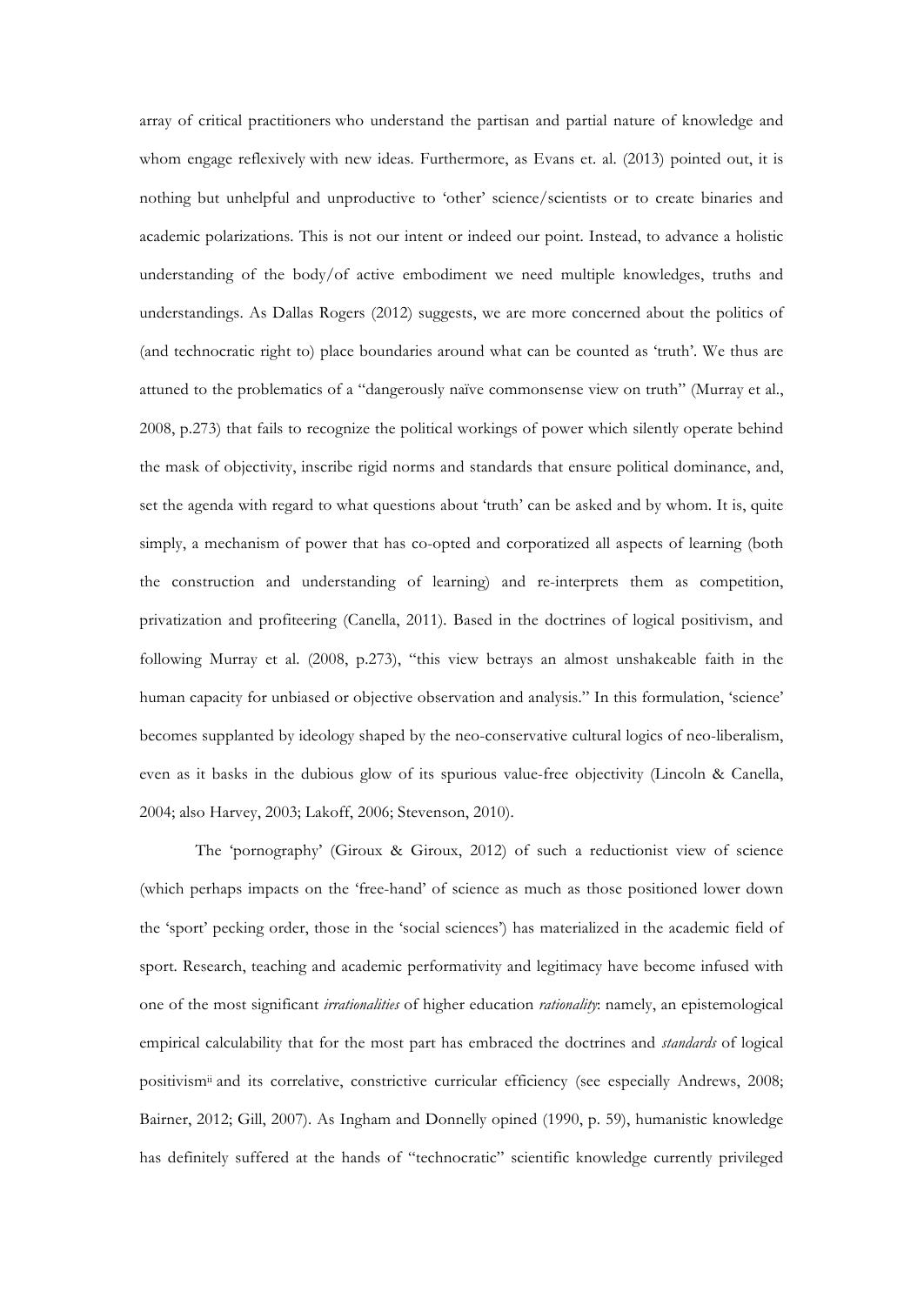within an epistemological prestige hierarchy that frames the field. While departments may pay "lip service to the liberal education curriculum" within the "contested terrain" of sport, the "humanistic intellectual" is habitually forced to view the (scientific) "technical intelligentsia" as an overbearing and resource-hogging adversary, as opposed to equal ally. The "technological intelligentsia" however oftentimes consider "humanistic intellectualizing" to be superfluous, and thereby expendable, teachers (used derogatively) at best that have been left behind within the neoliberal institution. As a consequence, and despite differential engagements/negotiations with a corporatized neoliberal agenda, 'sport' departments tend either to be exclusively bio-science focused, or unapologetically bio-science centric (the social sciences and humanities being grudgingly tolerated, but habitually under-funded and under-supported, and needing to 'prove' their worth and often 'conform' to prescribed, nee 'legitimate', standards). Any ontological or epistemological positions that may run counter to such a position, that might enable students to develop critical and analytical skills that hold power accountable ('speak the truth to power' in Edward Said's parlance), or that develop a sense of prophetic justice (Giroux, 2010a), are usually viewed with suspicion at best and outright hostility at worst. In short, the field is dominated (to its detriment) by self-destructive versions of reductionist science that (subconsciously) act as insidious components of the social and economic condition that privileges 'state' science (Murray et. al, 2007)—science that is embedded within, and looks to expand, neoliberal, militarized, economic modes of governance and efficiency.

Such reductionist orthodoxies are not just damaging; they fail to do justice to the potentialities of 'the physical' and the work of scholars from all disciplines interested in furthering inter-, trans- and multi-disciplinary understandings and overcoming social, political and health inequalities. Indeed, a *lean* and *mean* sport science (see Silk et. al., 2013) in which it is explicitly clear to see *whose knowledge counts* (Ingham & Donnelly, 1990) within the *prestige hierarchies* of the contemporary university, precludes the development of the field and ultimately destabilizes the possibilities for higher education as a site of intellectual advancement, social justice and critical and autonomous thinking. As such, forsaking such epistemological hierarchies in favour of more epistemologically balanced, empirically wholesome, and intellectually stimulating fare can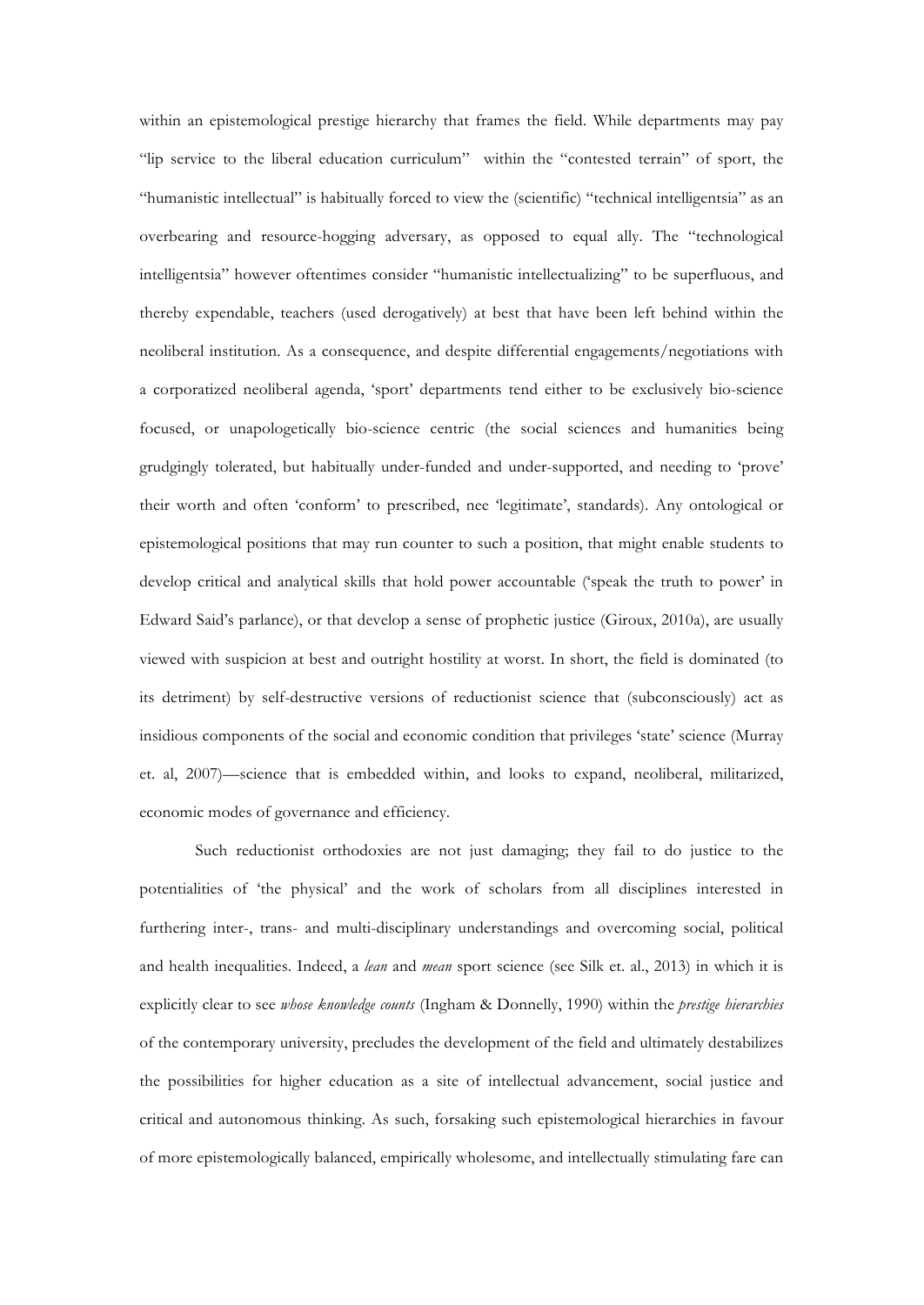aid in providing the conditions for pedagogical practices that can do more than just reproduce the "contemporary landscape of political intelligibility and possibility" (Brown, 2006, p. 693).

# **Towards the 'Physical'**

We use the term (the) 'physical' rather deliberately, for it marks our approach to displace and decentre dominant disciplinary approaches. Through democratising 'sport', by moving beyond an over-determined focus on elite professional sport, we can begin to have conversations with students about all manner of iterations of being physical (ranging from exercise, to movement, dance, physical activity and sport). Rather ironically, but also rather deliberately, this does move us closer to allied fields of health, health promotion and well-being (and thereby closer to science, and an even shinier gold treasure chest of research money). Our starting point then, is that the physical can never be substantial (possessing some fixed, immutable essence), rather, it is unavoidably relational, and always in process, yet its contemporaneous iteration provides a persuasive—if illusionary—semblance of fixity within what is, in actuality, an everchanging world. Our argument in this paper is predicated on this very point: our physical pedagogic practices cannot be isolated from a broad range of important social issues. Rather, in the broadest sense, the omnifarious planes of physicality represent a "pressure point of complex modern societies" (Frow & Morris, 2000, p. 352). These planes are "sites" or "point(s) of intersection, and of negotiation of radically different kinds of determination and semiosis" (Frow & Morris, 2000, p. 352); a place where social forces, discourses, institutions, and processes congregate, congeal, and are contested in a manner which contributes to the shaping of human relations, subjectivities, and experiences in particular, contextually contingent ways. They are a carefully crafted assemblage of subjectivities and physicalities that articulate with a range of wider social phenomena and concerns ranging from access, privilege, spectacularisation, consumption, difference, diversity, understandings of and hierarchies of disability/impairment, militarisation, terrorism and neoliberalism, governmental benefits, and social acceptance. Such a representation comprises a litany of "events," moments that crystalize "diverse temporal and social trajectories" through which individuals negotiate their own identities (Frow & Morris, p. 352). Following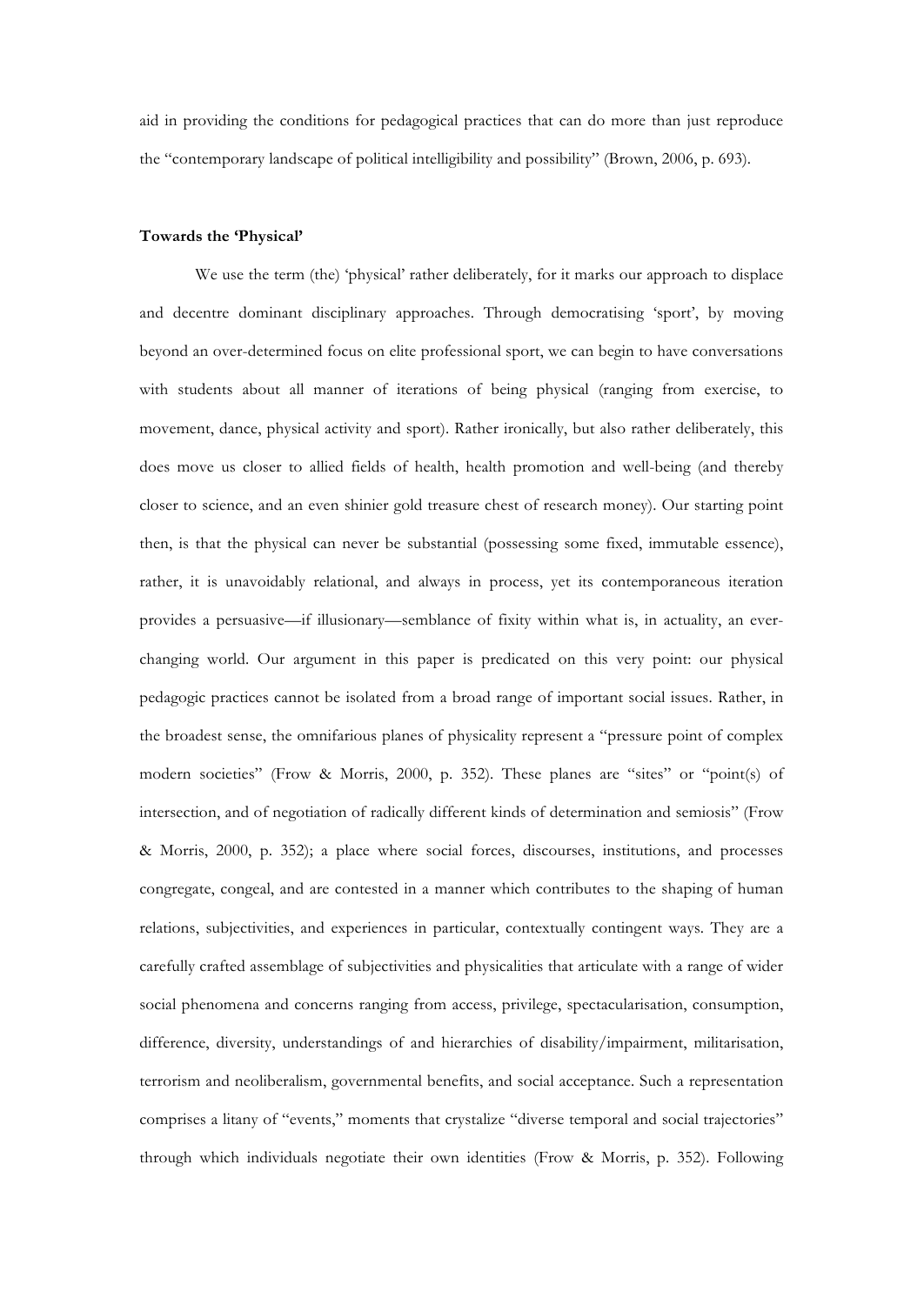Frow and Morris (2000), the physical is thus a complex multi-layered site replete with numerous types of events that can and do 'happen'—the product and producer of numerous overlapping systems and discourses (economic, political, aesthetic, demographic, regulatory, spatial) that create a bewilderingly complex, and dynamic, coherent, social totality. As such, our pedagogic practices cannot be limited to an understanding of sport or problems specific to sport (if there are any)—this would not do justice to the potentialities of the field. A critical 'sports studies' is not just about the physically active/sporting body; it is, as Denzin (2012) argues, and as we attempt to represent in our curricula and pedagogic practices, about the articulations between physically (in)active bodies and spaces of violence, global terror, neoliberal regimes, identity, self, gender, queer bodies of colour, bilingual belongings, and public education in globalizing times it is about postcolonial intellectuals decolonizing the academy, freedom, social justice, border crossings, the voices of oppression, and democracy.

These articulations focus on debunking the compelling mythology within 'sport' that the body is an exclusively biological organism. As Ingham (1997, p. 176) noted in a famed critique of the dominance of bio-science within sport, the "body is, at the same time, both physical and cultural … the genetically endowed is socially constituted or socially constructed, as well as socially constituting and constructing". Clearly, the ways of knowing/truths associated with the active body/human movement are not the exclusive domain of the positivistic adherence to the quantitative data-driven generation of models and predictions. It is as much a social, cultural, philosophical, and historical entity as it is a genetic, physiological, and psychological vessel. There are important, interpretive engagements that are needed to render possible otherwise inaccessible interpretations and understandings of the active body/human movement. Such social and cultural dimensions of corporeality simply cannot be imagined, let alone understood, using a logical positivist predilection for identifying and testing the existence of objective rationalities and interventions. Nonetheless, within some circles, the myth of the natural body persists, and is effectively reinforced through the institutional (overt and covert) promotion of the *natural* bioscientific dimensions of kinesiology.

We thus tentatively sketch our thoughts and reflections on what a resuscitated physical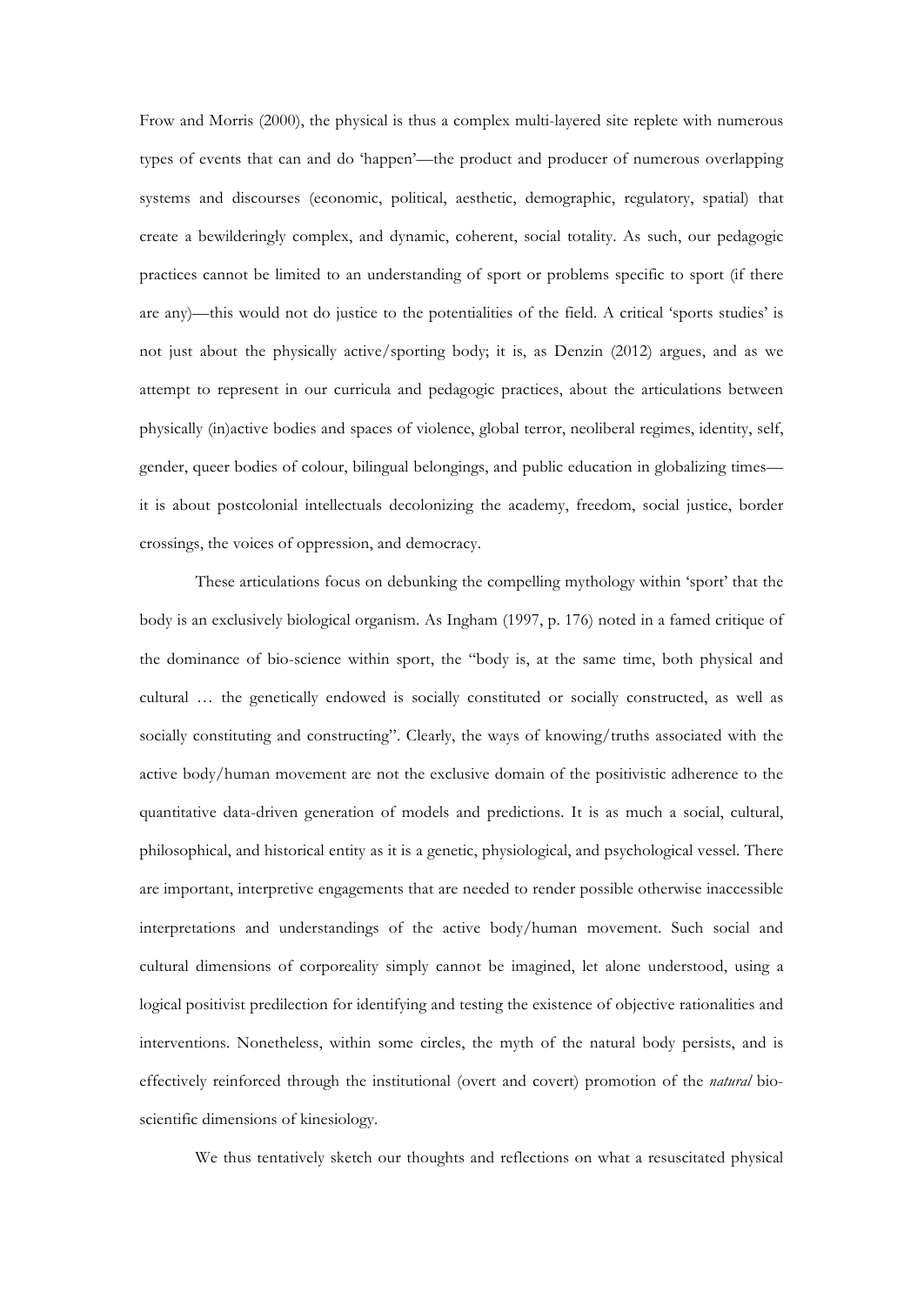pedagogic approach might (not ought to) look like; a trans-/ inter-disciplinary field as both constitutor and constituent of a *critical curriculum of the corporeal* (see Francombe, 2013). It draws on a range of exciting and innovative methodologies/practices that provide the languages of, and possibilities for, a politically progressive, socially just and democratic citizenry. Ground within the philosophies of the 'slow movement' (see Hartman & Darab, 2012; Silk et. al., 2014) we discuss a range of approaches that transgress and transform 'fast-sport-science'. We elaborate as to why students need time to read and think and that collectively we need time to step back and reflect on 'sport', in order to unpack our physical worlds/being. We do not intend to present the *right way* or the *only way* of being/thinking in sport/physical culture, but rather we offer a provocative and hopefully intellectually stimulating vision (fully ground in our own experiences). This paper thus aims to serve as a stimulus for debate, critique and consideration within, and for, our field. This is a field of contestation, yet perpetual self-reflexive contemplation means it is a healthy, flourishing field in which the quality, position and relevance of the social sciences of sport can be 'legitimately' discussed and contemplated. With Garbutt and Offord (2012), we point to the compelling and urgent need for scholarship/pedagogy that is activated by ethical imperatives and concerns; a form of pedagogy that can consider relations of freedom, authority, democratic knowledge and responsibility (2010) and which can do justice to the diverse narratives, issues, histories, experiences and contexts we are likely to encounter as part of the pedagogical process (Giroux, 2010a). The section below is one such—admittedly idealistic, embryonic and incomplete—attempt to demonstrate the quality, position and relevance of a space / pedagogic approach that can productively unpack the potentialities of politically motivated (critical) pedagogies of physicality. All this in the,

spirit of a critical democracy by providing [students and academics] … with the knowledge, passion, civic capacity, public value, and social responsibility necessary to address the problems facing the nation and the globe … [an approach that challenges] the existence of rigid disciplinary boundaries, the cult of expertise or highly specialized scholarship unrelated to public life, and anti-democratic ideologies that scoff at the exercise of academic freedom (Giroux, 2010a, p. 187).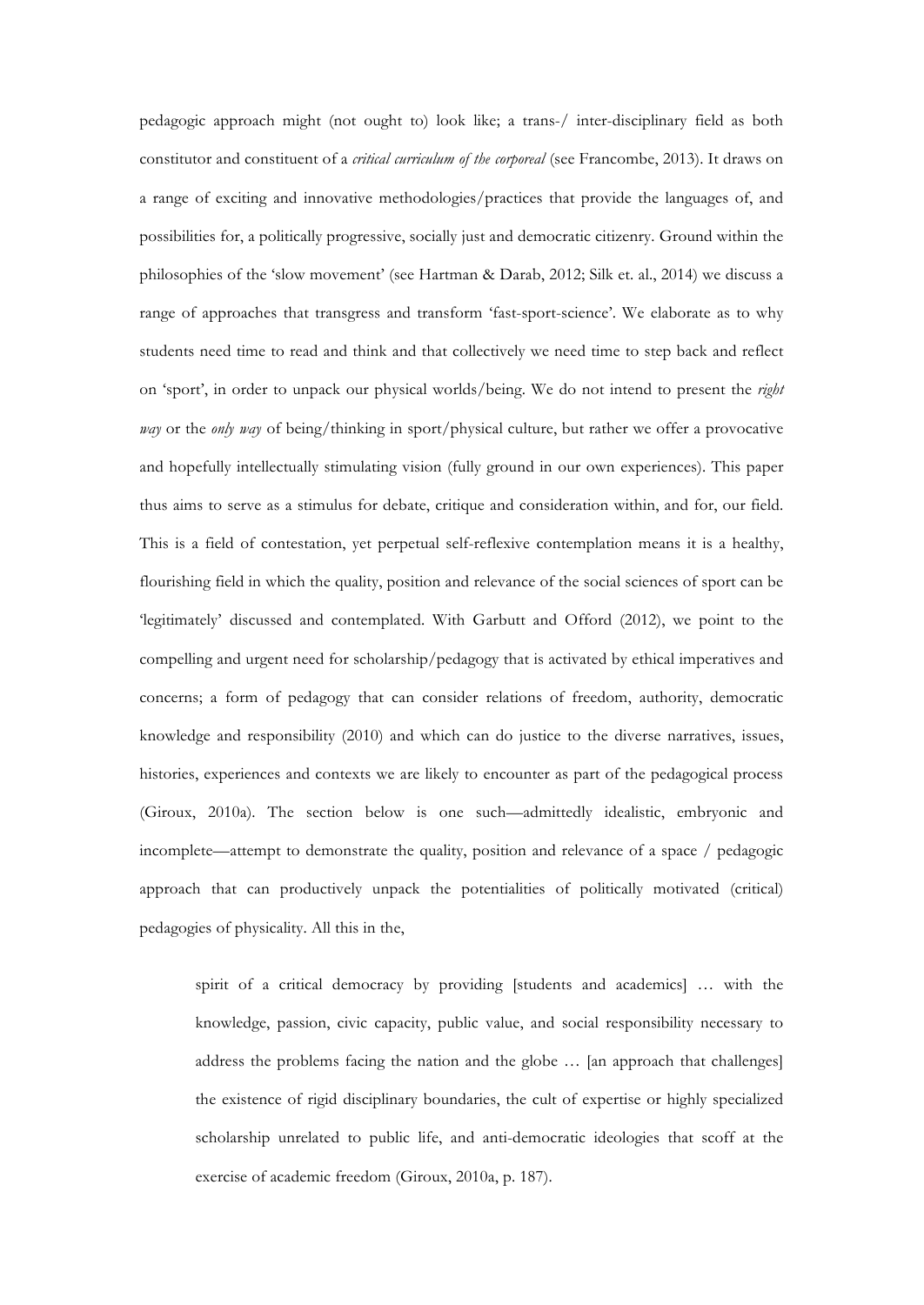### **Qualitative Research and a Language of (Physical) Possibilities**

Following Denzin (2012, p. 296) a "critical sports cultural studies" needs a new language and curriculum of possibility; a morally centred and critically informed dialogue focused on human rights, history and politics—and to realise this involves contributions from, and (un)comfortable discussions between, actors across the scientific spectrum. He continues, "an embodied sports studies project *that matters* must locate the body with a radically contextual politics. It must focus on the active, agentic flesh-and-blood human body" (Denzin 2012, p. 298), it must re-establish a relationship to the body that imagines embodiment as a site of pedagogic possibility—one that questions normalized cultural narrations of embodied existence (Titchkosky, 2012). Our approach then, with Denzin (2012), are physical pedagogic practices that co-construct a radical democratic present, a safe and sheltered place where the shackles of neoliberalism are cast aside and where consumer culture / (discursive) militarization is held in abeyance. This requires reading outwards from (our/students/other) (non-)sporting bodies and situating such stories within the historical present; a place where the inconvenient truths of a global sporting culture are exposed and then reconfigured within a radical democratic present. We have sought to develop in our pedagogic practices what we have elsewhere termed a critical curriculum of the corporeal (see Silk et. al., 2014). This curriculum requires a suite of critical, interpretive methodologies that can help us (students/staff) make sense of bodies/lives; critical methodologies/practices that "exhibit interpretive sufficiency; … [are] free of racial, class, gender, or sexual stereotyping; rely on multiple voices; enhance moral discernment; and promote social transformation" (Denzin, 2012, p. 299). This is, if you like, the point of departure for an interdisciplinary and productive project of the physically active body that enacts an interventionist, dialogic and *slow* pedagogic agenda; one that is both engaging and invigorating for 'teachers' and students alike as it centralizes the performance of the physical and destabilizes taken for granted forms of knowledge/'data'. Building on the work of Brophy and Hladki (2012) and Titchkosky (2012), such a corporeal curriculum can help in reshaping understandings of (ab)normalcy, wellness, inclusion/exclusion, the presence/absence of the body, its experiences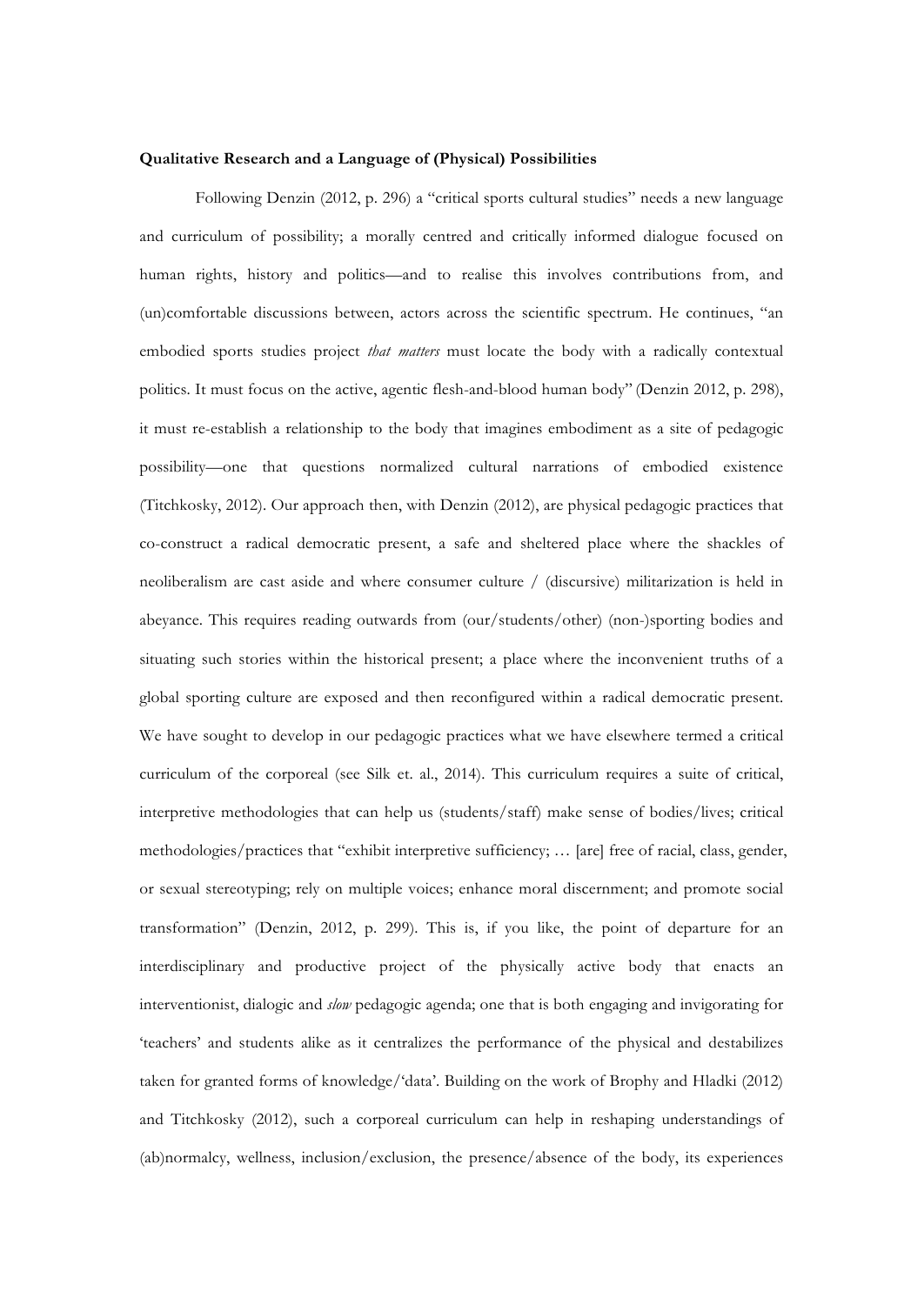and representations. With Rose (2013), this is a curriculum that recognizes the realities of our fleshly nature and examines the possibilities and constraints that flow from it**.** Our pedagogic practices then unavoidably centre the tacit, sensory body (including our own), its fleshy sinews, its movement and its (in)activity. It is one that resounds with the messiness of reflexivity and empirical vulnerability as we place, or articulate, the body purposefully within our scholarly practices and forward inquiries that look to redefine the boundaries of knowledge production (Giardina & Newman, 2012). In this sense, and with Giardina and Newman (2012), through the study of body cultures and body politics (as opposed to one obsessed with, the fastest, highest, strongest) we envision a project across a range of differential institutions that takes seriously a wider cultural politics and contextualizes the physical within power relations of the past, the present, and the potentialities of the future. In this regard, our suggestive approach explicates the noticeable impact of corporeal movement, contact, proprioceptive politics that problematize the mythologies of scientific research paradigms and bring to the fore more creative and innovative approaches that seemingly elicit or allow for a *fuller exposition of the cultures of the body* that are being experienced. Centralising the body, in the sense that it is allowed to move, gesture, exercise, dance, present, perform, work and so on, inevitably means an entanglement of the embodied, emplaced (Pink, 2011), cognitive and epistemological. To destabilise the centre and thus transgress (or at least slow down) a regressive orthodoxy, we need pedagogies, curricula and methodologies that counter and co-exist alongside (however uncomfortably) positivistic scientific doxa. Our approach thus aims to be more democratic, anti-reductionist, centering as it does on an active, pedagogical, ethical and moral axiology—a *slow sports studies* (Silk et. al., 2014) if you like. The academic study of sport (read, the physical), can, and should, be contributing to a range of conversations about the neoliberal governance of the body, the pathologized or abject body, healthcare provision among 'excluded' or 'marginalized' populations, immigration, racisms, personal identity, citizenship, freedom, patriotism, justice, democracy, perpetual war, (genderbased) violence, terror, global social relations, political struggle, sporting bodies, class relations, bodies in (urban) spaces, (trans)gender bodily politics, and so oniii. A *slow sports studies* centred on democratic values, identities and practices, as Miller and Ahluwalia (2011) suggest, requires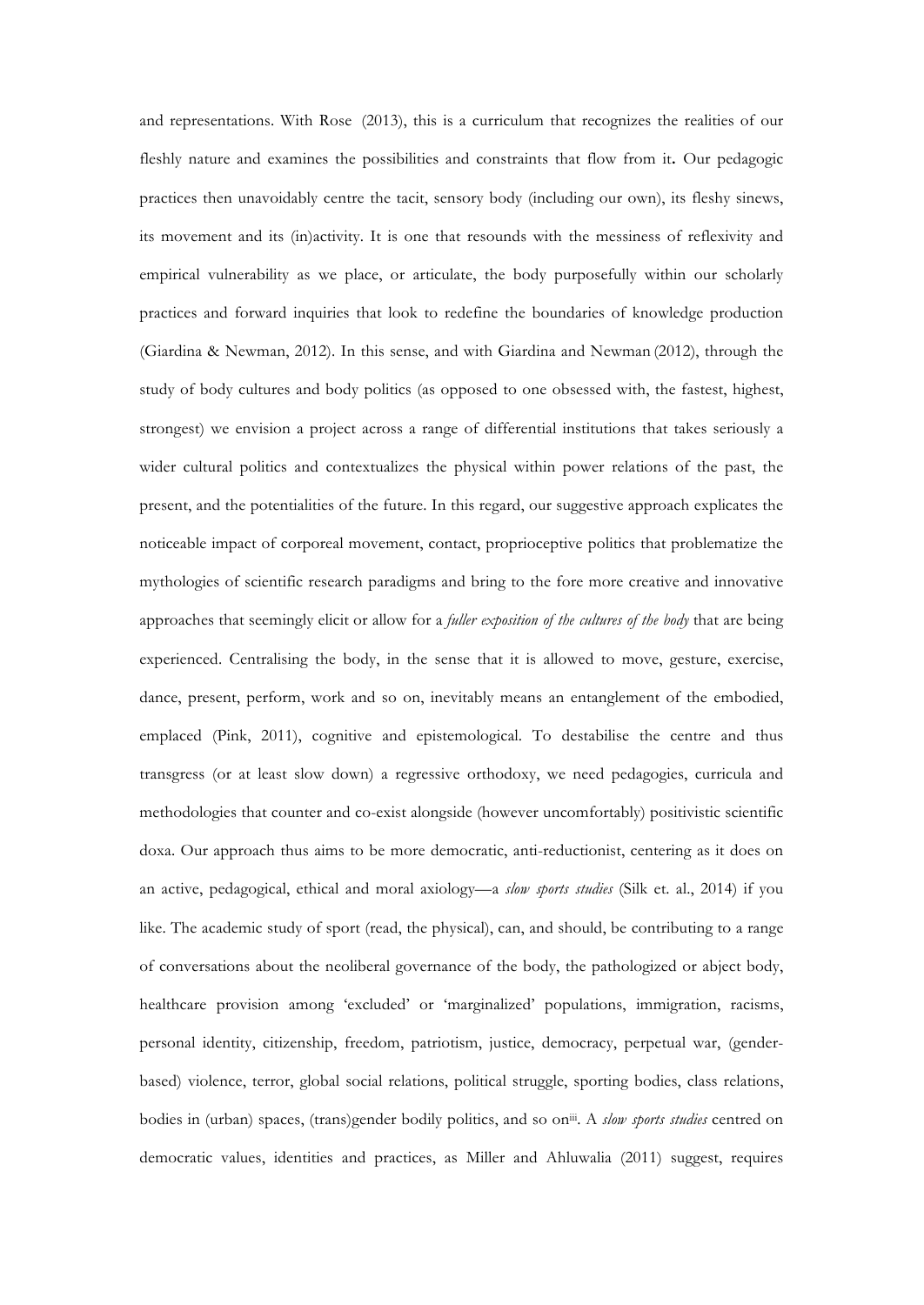recognizing that the social sciences and the humanities are vital amongst other disciplinary approaches, for they provide the space for us to be absolutely clear about the critical importance, distinctiveness and impact that education can have upon our societies, on inequalities and on injustices. In this formulation, and in direct contrast to the dictates of neoliberal institutions of higher education, we aim for our pedagogic approaches to the physical to be spaces for students to "embrace pedagogical encounters as spaces of dialogue and unmitigated questioning, to imagine different futures, to become border crossers establishing a range of new connections and global relations, and to embrace a language of critique and possibility that responds to the urgent need to reclaim democratic values, identities and practices" (Giroux, 2009, p. 692).

Grand and perhaps utopian aims indeed—especially within the context of an increasingly corporatized higher education. So, what have we done, and how have we fared? At this juncture, we turn to how we have attempted to embrace this project within our own institutional and pedagogic spaces; about how we have worked with colleagues in the hard sciences and University administrators. We have fought—sometimes with, and sometimes without, success—for the legitimacy and value of critical, interpretive, and reflexive forms of intellectualizing in sport. Consequently, the curricula we have established are predicated on being spaces and opportunities to de- and re-construct taken for granted bodily forms of knowledge. As the body becomes centralized, so we are required to move between and decentre discourses of privilege and the margins. This movement is predicated on a simultaneous shifting between research pedagogies, teaching pedagogies and the physical that makes salient the discursive currents of age, gender, society, education, race, class, ethnicity, religion, (dis)ability that converge and permeate upon cultural spaces/'sites.' In so doing we thrust body pedagogies (Rich, 2011) and body texts (Fusco, 2006) into the core of our curricula. We attempt to deliver units on our programmes that provide space for elastic conversations about the ways in which knowledge can be developed, about individuals contributing to a more democratic whole and about how as a field we can contribute to wider societal debates. This requires thematic units which do not rely on a single discipline or theoretical assumption. We draw on the fields of history, sociology, cultural studies, psychology, gender studies, urban studies, media studies, critical race theory,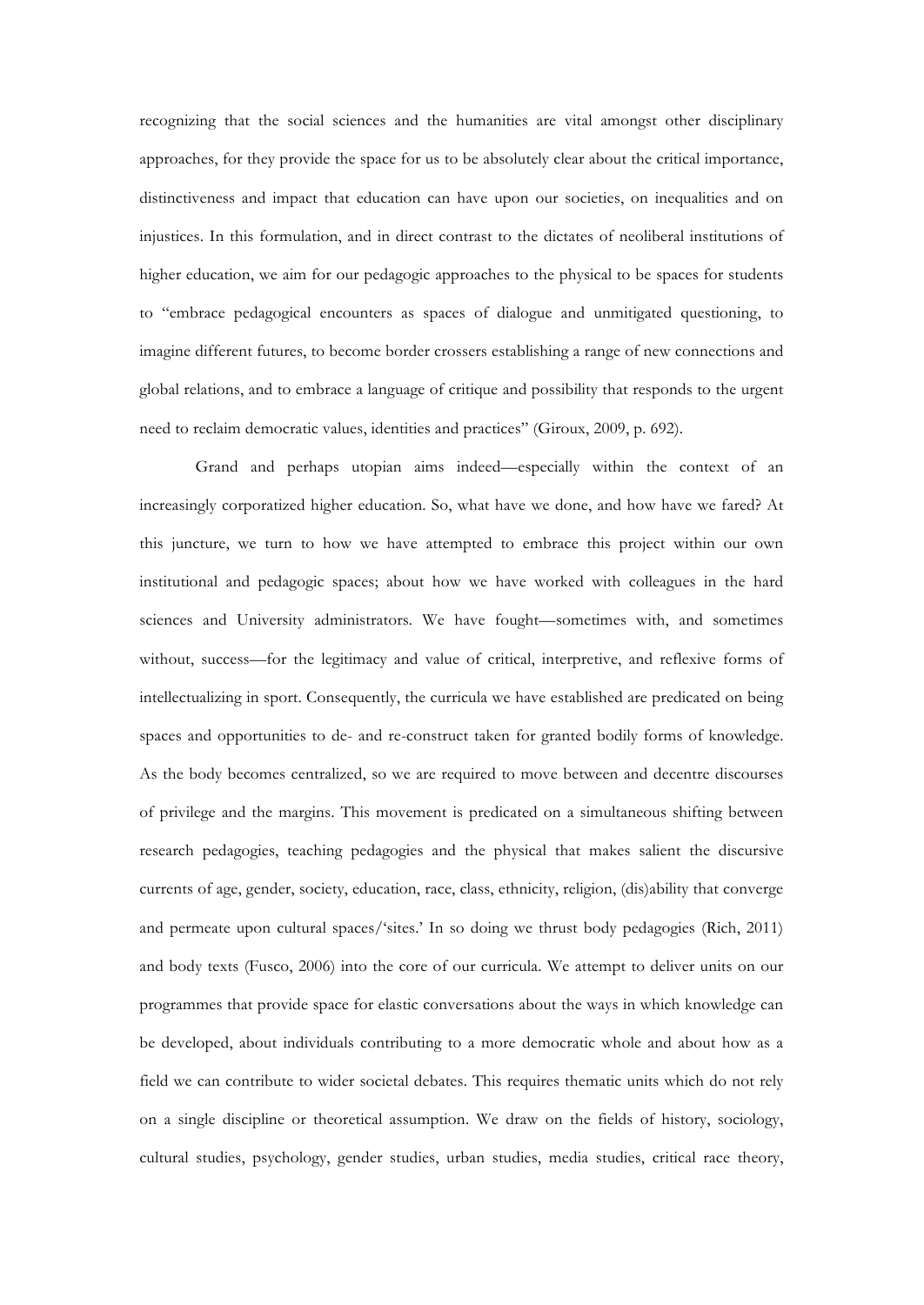politics, health, geography and so on, alongside other 'legitimated' forms of bodily knowledge. We thereby consider how these come to bear on a more rounded understanding of physical culture as it articulates with policy, management, pedagogies, the cultural economy, youth cultures, inequalities, corporeal physicality, power, and discourses of health and well-being. More specifically, this involves curricula that reflect on sport and physical culture in relation to a gamut of issues, not exclusively limited to: globalisation and (international) development; (un)healthy and physically (in)active bodies; mental health; abuses of power; the discursive constitution of the body; bio-pedagogies; an understanding of the ways in which the sporting body is imbued with power relations; issues of surveillance, security, and governance within our city spaces and popular sporting texts; militarisation and terrorism; the specificities of clinical populations; cultural technologies (such as the internet, social media, popular and promotional cultures); social inequalities and social justice; ethics; the economic and political rationalities of neoliberalism and neoconservatism; and, the discursive constitution of bodies, health and well-being. It involves the very careful use of theory as a resource to think and act, allowing us to situate sporting texts within historical and institutional contexts. In so doing, we can create the conditions for individual and collective struggles over resources and power and against material inequalities as they are manifest in our sporting worlds (Giroux, 2001).

Most importantly, it requires a range of innovative pedagogical and methodological practices and approaches that can help to break down taken for granted assumptions, the reification of power structures and entrenched inequalities, unpack deeply embedded sporting experiences, and bring alive the reflective, questioning and imaginations of our students to enable a language of critique and possibility that speaks to democratic values and morally just identities and practices. Within (and across) our pedagogic approaches, we aim to provide multiple opportunities, spaces and possibilities where the body is materially and discursively 'put to work', within what we hope are innovative, creative, and often individually designed *corporeal curricula.* Our varied practices have, for example included: presentations, performance art, narrative writing, integration of innovative digital creativity, exhibitions, developing online personas and platforms that consider alternative realities and more equitable public/bodily pedagogies. These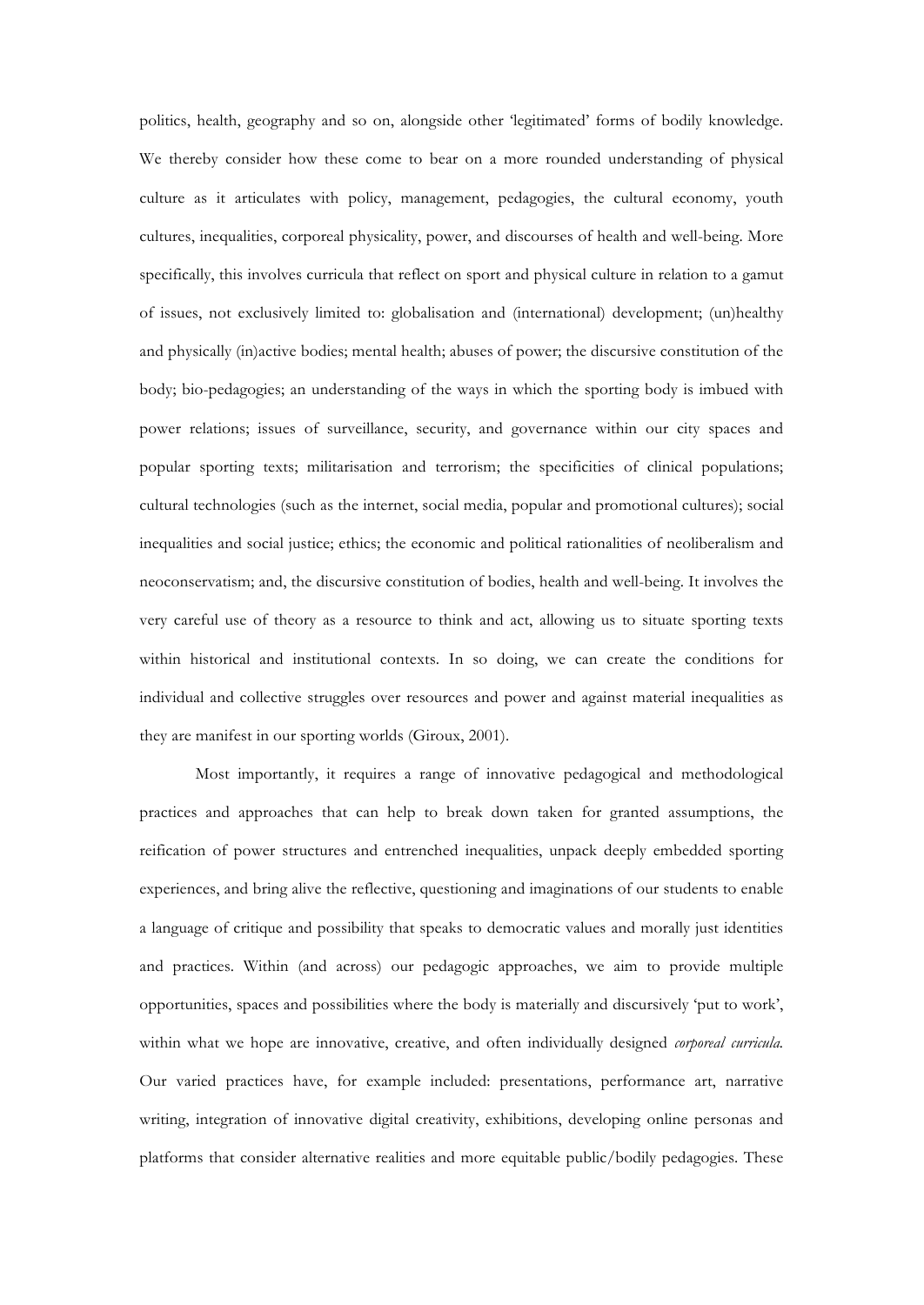have seen us journey (not without critical reflection) closer towards technological forms and practices.

#### **Transgressive Physical Pedagogic Practices**

Our approach towards what we can term 'slow' pedagogic physical pedagogies has, in part, oriented students towards the critical potentialities of public pedagogy through which to begin to break down 'accepted' sporting structures, discourses and epistemes. We have tried to create outlets for self-expression, ensure the needs of different types of learners are met, engage with different social practices and endeavoured to open up the critical potentialities of the university as a space for vibrancy, debate and innovation so as to provide safe spaces within which students can disrupt and imagine physical culture differently. It is useful here, via Biesta (2012), to further delineate how we have approached such a task. Biesta (2012) offers an important distinction between three forms of public pedagogy; a nuanced account that attunes us to the differences between a pedagogy of the public, a pedagogy for the public and a notion of public pedagogy which enacts a concern for publicness. If we were to approach our programmes simply as a pedagogy *of* the public, this might mean, to draw on Giroux (2001, p. 588) educating students "how historical and contemporary meanings" produced through dominant discourses "align, reproduce and interrupt broader sets of ideas, discourses and social configurations at work in the larger society". Certainly we do this through some of our lecture content and pedagogic practice. But this alone would not be a sufficient practice to enliven the 'slow' physical pedagogies we describe above. Therefore, we have also undertaken a range of activities specifically geared towards enhancement through exploration of public values, critical content and efforts to develop critical and autonomous thinking. We attempt to develop slow pedagogies and curricula activities that align with Biesta's (2012, p. 684) conceptualization of a public pedagogy that enacts a concern for 'publicness' as "connected to the political and educational and [which] locates both firmly in the public domain" (Biesta, 2012, p. 684).

So just how have we moved into this public domain? Our efforts have been to develop pedagogic practices that encourage *reflexivity* through which to develop new insights both of the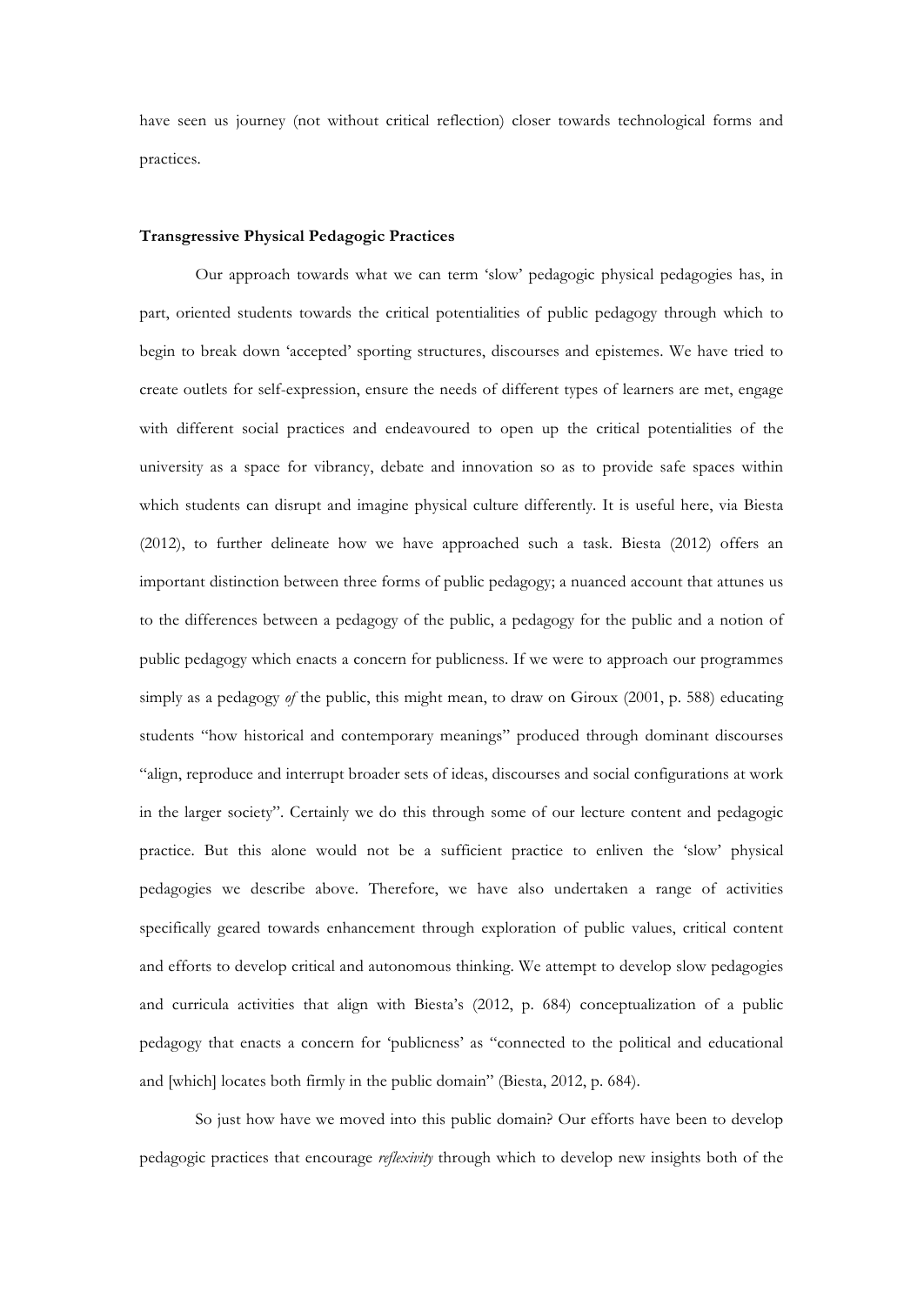self and of wider permeations of physical culture and everyday practices. Here there is something of an irony, for as we move *slowly* towards a *slow* pedagogy, we have actually embraced fastness, in the form of technologies to enable this reflexivity. Indeed, across a number of our pedagogic initiatives, we have deployed what could be called 'technoslowness' to aid in enhancing reflexive critical thinking. We have, for example, 'flipped the classroom' whereby students engage with taught content through online materials and the class-time is thereby refocused on more interactive, learner-centred tasks and workshops. This has involved students engaging with 'flipped' content in the form of a suite of online videos/lectures from an international cast of world leading professors. Following their viewing of online videos, students are encouraged to post questions/comments about the content of the talk using social media, bringing them in contact with 'experts' (as per the neoliberal rhetoric) in their field. We have found that this approach not only provides students access to a relevant network of scholars (and thereby knowledges) beyond the home institution but has enabled online learning to address diverse learners needs.

Furthermore, we aim to formulate the focus of class-based seminar discussions/debates related to sport, health and social issues through participatory co-generated discussion. We have found this to be engaging for both students and teachers alike, providing a space for narrative, experience, compassion and insight. Additionally, and instead of asking students to submit an assignment in the form of a traditional essay, we have invited the submission of a *reflexive* journal based on seminar participation. In so doing, we were mindful of bringing participatory opportunities under "regimes of learning—a particular concept of political agency in which (political) action follows from (political) understanding" (Biesta, 2012 p. 692); or to assume a simple 'transfer' or 'transmission' of critical skills by then assessing students on the content of critical theory. In this sense, we aim to avoid the limitations of a focus on "rational cognitive dimensions of the critical learning process, and imply more modernist notions of selfhood" (Sandlin, Wright & Clark, 2013, p. 14).

Beside this, within our pedagogic practices, we position theory as a resource through which not only to think, but to act and *intervene*—enabling what Burdick et al (2013) refer to as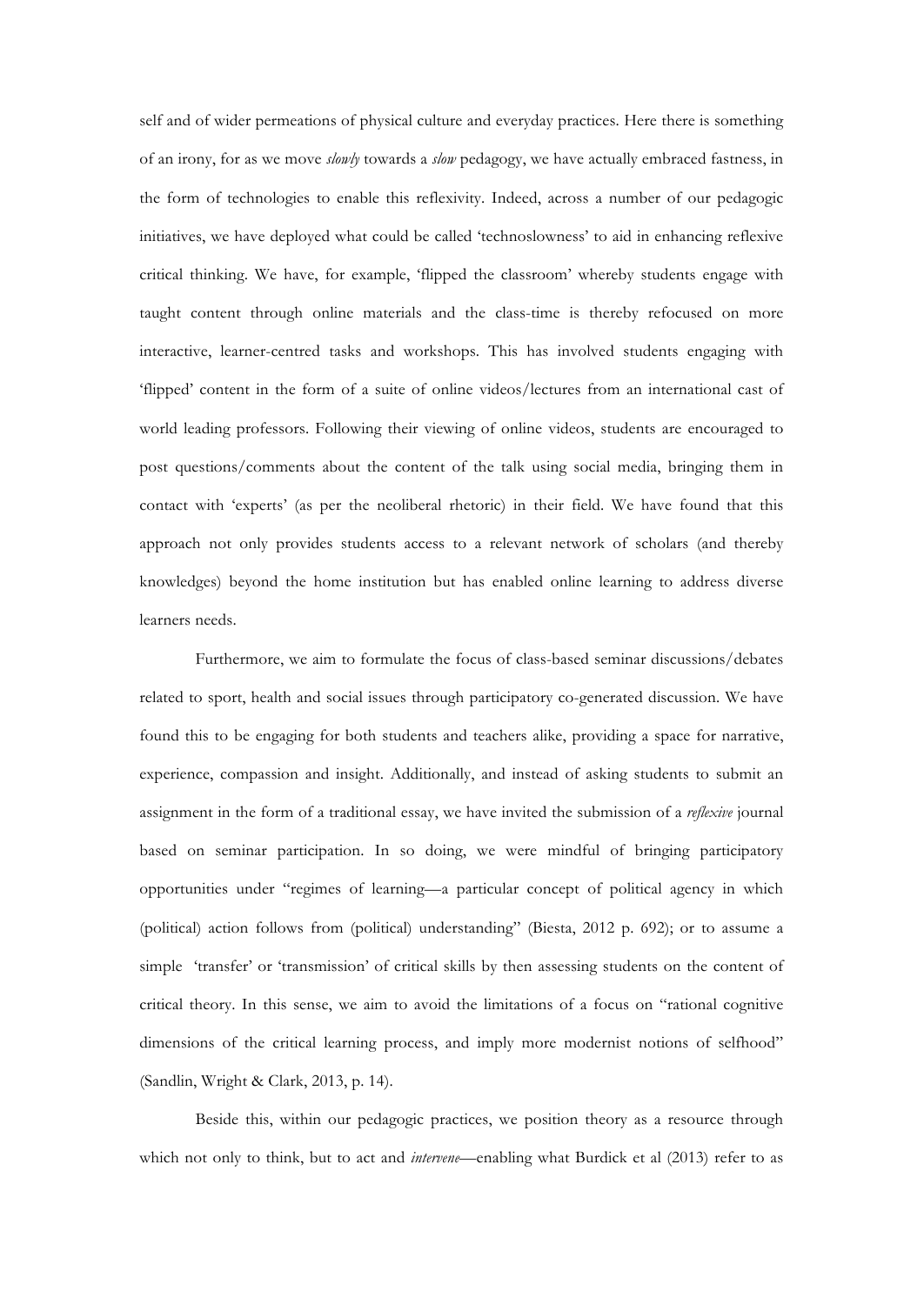the 'enactment' of public pedagogy. This entails that we focus on exploring the possibilities produced through the 'publicness' of the students' engagement with others across wider permeations than just formal institutions/educational spaces. In this sense, they are encouraged to engage with a public pedagogy approach to sport, leisure and physical cultures, to not only deconstruct and critique; but to (re)imagine alternative ways through which to intervene. In this regard our slow pedagogy demonstrates a commitment to "provide citizens with those critical capacities, modes of literacies, knowledge and skills that enable them to both read the world critically and participate in shaping and governing it" (Giroux, 2005, np.). We aim therefore to provide students with the space to make connections between theory and its potential impact on our societies through debates, knowledge and practice that contribute to wider societal concerns. To aid in achieving such aims, we actively encourage students to work in groups to identify a key socio-cultural problem or concern in sport/physical activity. Following the tradition of alternative and resistant pedagogy, students suggest how they might utilise public spaces of learning to create knowledge that challenges the identified problem. In these groups they draw upon knowledge, skills and interests to suggest ways to publicly contextualize knowledge into shared community learning experiences. This can range from public talks, interactive exhibitions, videos, free schools, workshops, photography, zines and other forms of knowledge distribution. This enables a reflective process of learning that sits at the intersection between "culture, media, informal sites of learning, democratic education, and social activism" (Sandlin et al, 2011, p. 339) and which is focused on 'publicness'. As Ellsworth (2005, p. 76) argues, within our curricula approaches towards (active) physicalities, we see the pedagogical force as one that does not dictate "the final correct answer" but as a relational space in which our students can "create their own meanings and/or make new discoveries" (p. 81).

We also aim to go further than (re)imagining or describing *intervention:* through public facing pedagogic practices students are encouraged to actively engage with related publics. Whilst academics are encouraged to undertake public engagement, it is rare for undergraduate students to find opportunities to do this. In support of these pedagogies, we have established *The Connected Learning Lab*iv, an initiative to foster creative learning environments through digital technologies.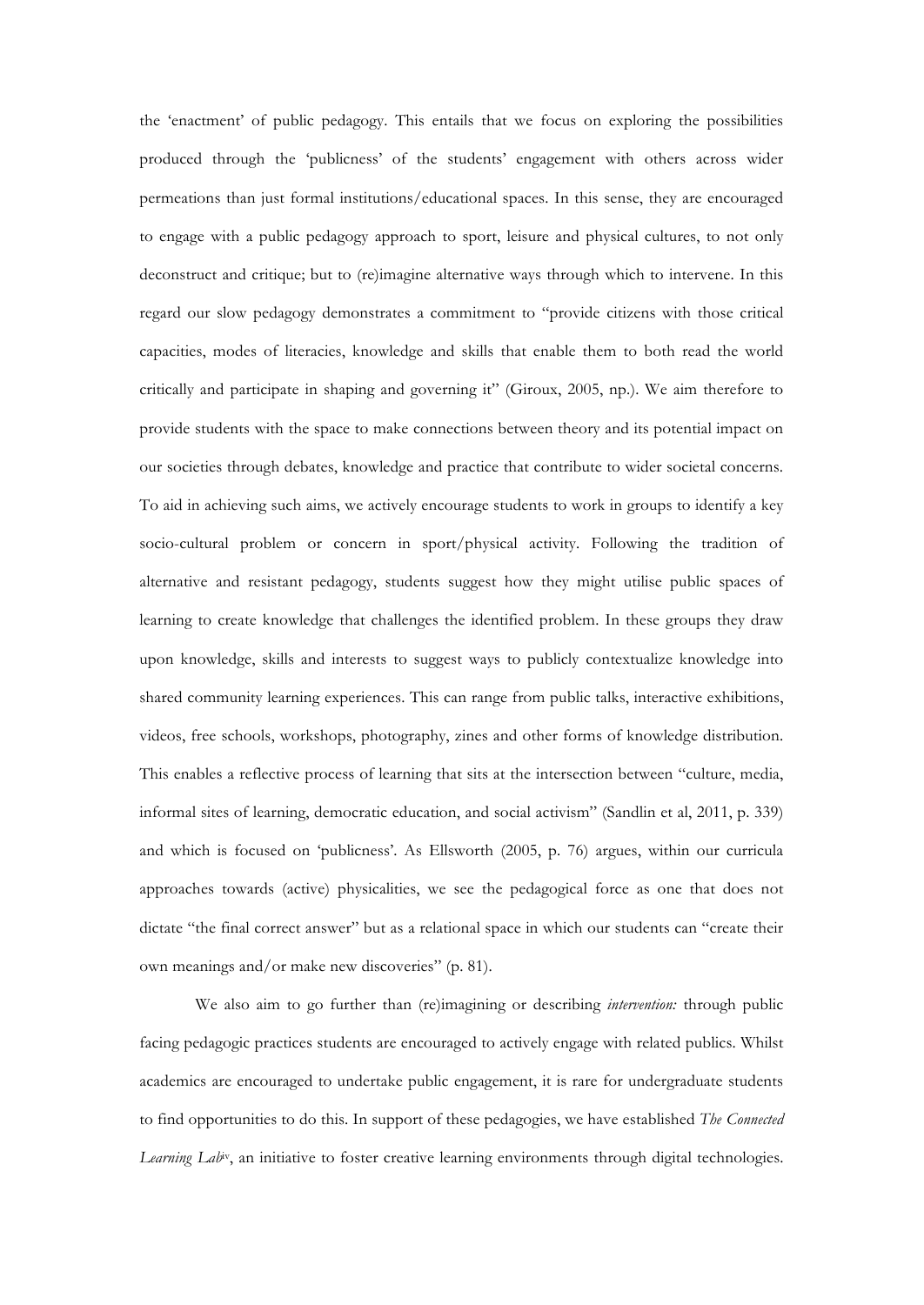The 'lab' comprises a collection of digital technologies (e.g. digital cameras, IPADS, mobile technologies etc) to support innovations in the design, delivery and pedagogic practice. In part, this has enabled us to provide opportunities for learners' active and outward engagement beyond the HE classroom and allowed us to embrace the aforementioned 'technoslowness' as means through which to facilitate this. Utilising a range of digital technologies and platforms, we have encouraged our students to undertake digital public sociology by writing blogs, creating wikis and actively engaging with social media. We also engage our students with relevant public bodies and publics (given our focus on 'sport', this includes, for example, representatives from the British Olympic Association, sport scholars from other institutions, Governing Bodies, Committees, politicians and policy makers, local authorities, health professionals, teachers and so on). In addition to face-to-face discussion at public facing events where we enable students to talk through their own undergraduate research projects with such publics, we have also utilised the social media platform twitter to enhance public engagement with students and their research. Specifically, we have provided the space for each student to display their undergraduate research to the public with a twitter username on their research poster at undergraduate research exhibitions; guests are encouraged to tweet and connect students with relevant professional networks, often leading to wider permeations of research impact. Such practices have built the confidence and capability of students to learn from, and connect with, the various stakeholders in their field and to be active in shaping, influencing, critiquing the cultures that come to shape the 'physical'; to assume a role as border crossers, as public pedagogues whereby the "the intention is to push against the given" (Gaztambide-Fernandez & Arraiz-Matute, 2013, p. 57). Students have continued using these platforms beyond the classroom and exhibition sites, engaging with aspects of participatory democracy, sharing links and critiquing/commenting on various facets of the physical cultures related to their degree programmes. This meaning-making resides at the intersection of technology, slowness, pedagogy and publicness and provided a space for interruption "not to teach actors what they should be, nor demand a particular kind[s] of learning, but to keep open the opportunities for becoming public" (Biesta, 2006, p. 693).

In addition to undergraduate research exhibitions, a further example of 'technoslowness'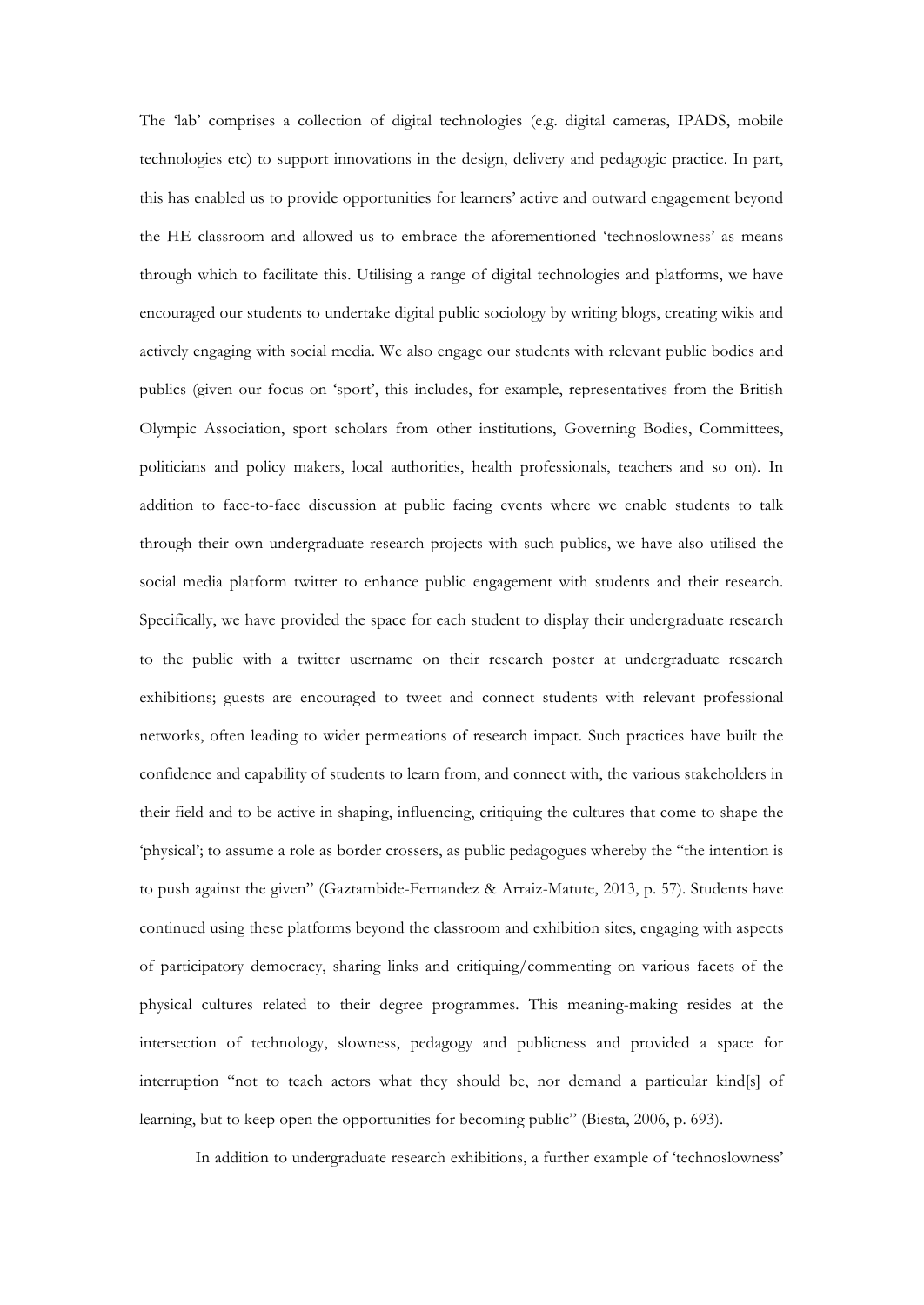is our use of 'social media seminars' to connect students with leading experts in their field and provide for different learners needs. We have, for example, provided the opportunity for participation in live 'in-class' twitter seminars (e.g. on human enhancement/sport). Here, students log into twitter and tweet comments and questions live 'in-class' to invited guests on relevant subjects. Of course, as alluded to above, we are aware of the potential irony in our 'technoslow' approach to a critical curriculum of the corporeal. Yet, the role of education and more recently digitality in terms of actions and politics is not new, nor original, and needs to be embraced with eyes wide open—we need to deploy whatever technologies are necessary to enable progressive, civic and democratic conversations to thrive or even exist within neoliberal institutions (our colleagues in science will, most certainly, use any such resources to enable their own goals). With Buchanan (2011, p. 67) then, we argue that within the parameters of slow pedagogy, such technologies are needed to open up an educative space to engage with 'public pedagogy' (Giroux, 2004)—this means "allowing students to author their own digital identities, rather than imposing upon them the 'digital native' identity found in some educational discourse". We are careful here not simply to 'use' technology as a form of participating in the information economy (see Collin & Apple, 2010) wherein the classroom serves as a site through which to prepare the future (mediated) workforce through the development of technical skills: "the dominant belief in globalisation as the path to the knowledge economy has resulted in developed nations seeing technology dependent education as the means to 'outsmart' others in the race for scientific knowledge and technological innovation" (Buchanan, 2011, p. 68). Indeed, we are mindful that the uptake of technology may come to be symbolic of this very competitive, economic imperative that might move us more to 'fast' pedagogies. Moreover, it risks reducing the learner to an identity of digital native that "imposes a particular identity upon the current generation of learners" (Buchanan, 2011, p. 72). In fact, the idea that all of our students are cyberkids or digital natives (Prensky, 2001) does not resonate with our own experiences of the classroom where there is heterogeneity in use, digital literacy, access and desire to use technology. Indeed, in our experiences, whilst many students have access to digital technologies, they might not necessarily be using this—nor want to use this—for 'educational' purposes.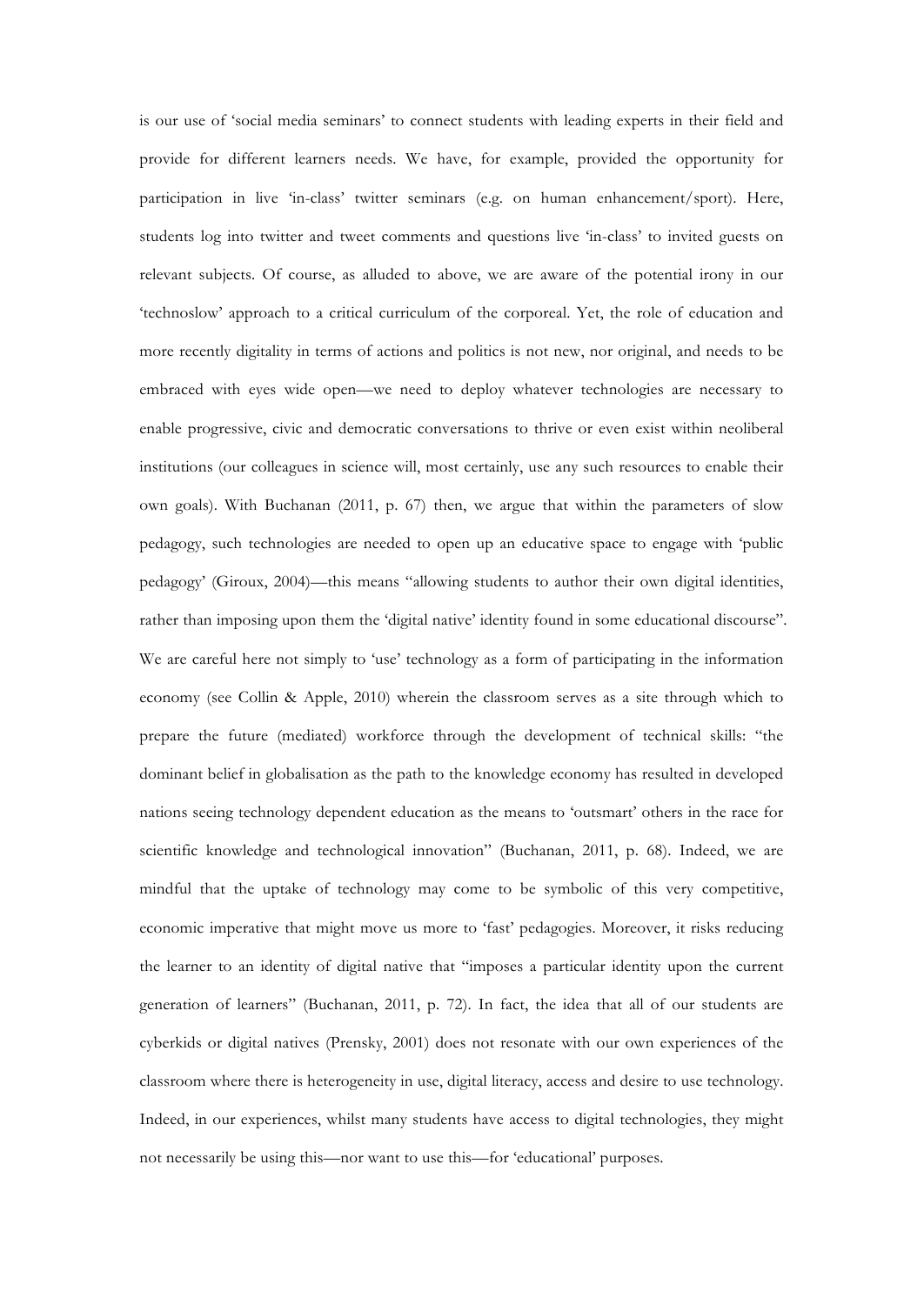There are, invariably, tensions between our pedagogic imperatives and the potential for students finding themselves out of their comfort zone; moving beyond familiar narratives and discourses and the multiple subjectivities that they have invested in. Our approaches ask of our students to pay close attention to those investments, partly to reflect on the relationship between physically active body and its wider social, historical, political context and also so that inconvenient truths are exposed and potentially reconfigured. It involves a process of moving between and decentreing discourses of self and other, privilege and margins. In this sense, we find solace in Burdick and Sandlin's (2009, p. 187)—drawing on Wanda Pillow's (2003)—notions of "reflexivities of discomfort" – and *methodology of discomfort* that "pushes toward an unfamiliar, towards the uncomfortable" (Pillow, 2003: 192). Burdick and Sandlin (2009, p. 120) argue that by inhabiting these uncomfortable spaces through public pedagogy one may transgress dominant narratives and "practice a form of inquiry as circumscription, drawing the uncertain contours of what we *do not* know without filling in those spaces with the litany of things we *do*". These pedagogic processes can feel uncomfortable for students, whether through digital connections, public exhibitions, the production of film or by simply asking questions, crosssing borders, making connections and imagining new possibilities. It should however entail reflection on both their own experiences and their investment in epistemic lineage.

We aim to encourage such reflection through acknowledging the primacy of culture (again, increasingly 'technologised' culture) as an educational site "where identities are being continually transformed, power is enacted, and learning assumes a political dynamic as it becomes not only the condition for the acquisition of agency but also the sphere for imagining oppositional social change" (Giroux, 2004, p. 60). Specifically, within our curricula, we aim to provide a space for stripping back our understandings of how physical cultures and societies develop and operate, back to the level of 'raw' human experience; increasingly the domain of sociologists within the prestige hierarchies of both our discipline and indeed the corporatized University. Explorations that draw on phenomenological (Allen-Collinson & Hockey, 2011; Merchant, 2011), Deleuzian (affectual) (Pavlidis & Fullagar, 2012), more-than-human (interrelational/cyborgian), non-representational (Thorpe & Rinehart, 2010), Bourdieuian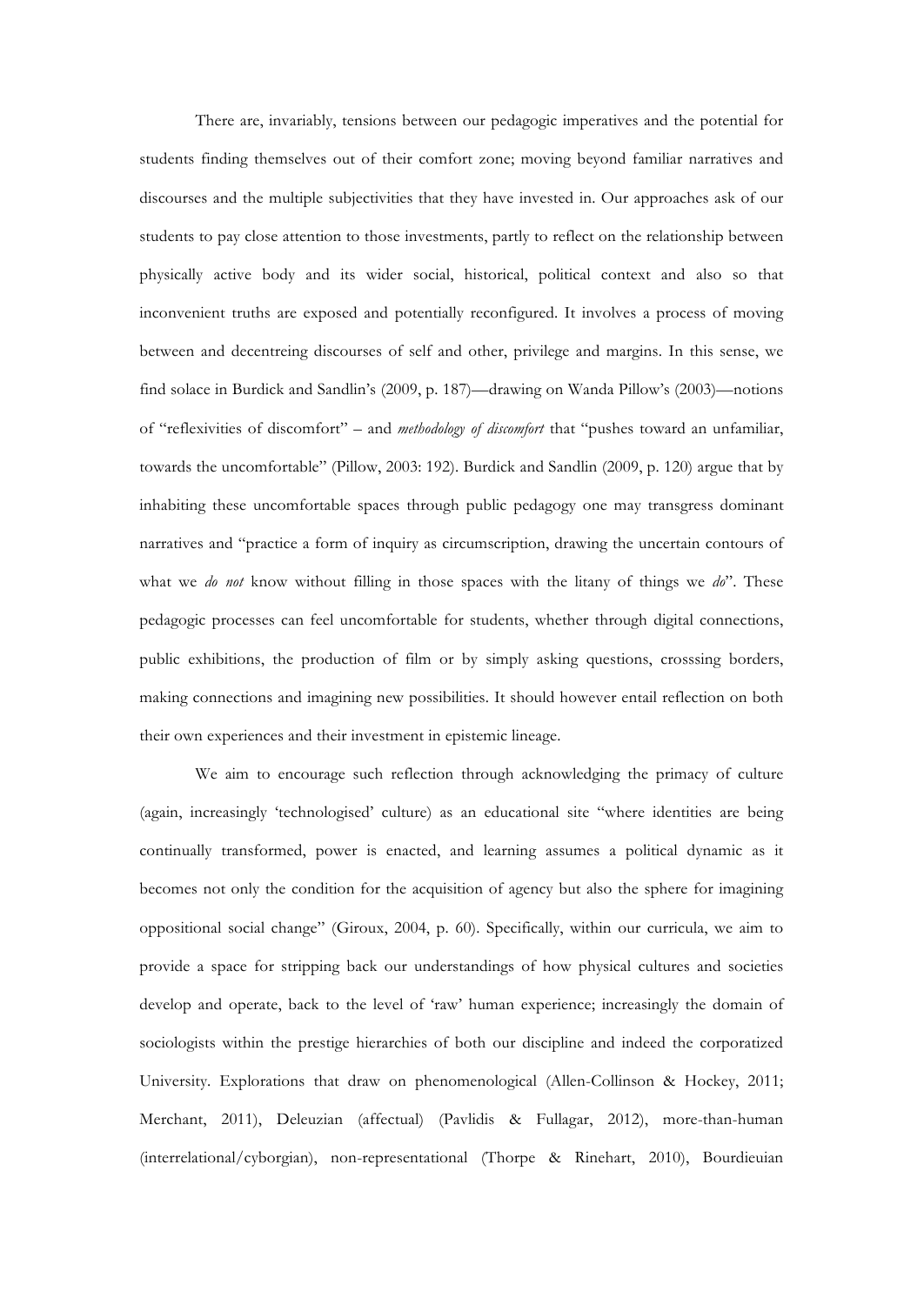(Spencer, 2009) based literature are often pioneering in scope, yet are either limited or underexplored in practice. It is commonly remarked upon that our methodological tools for social inquiry have failed to keep up with the plethora of ways in which we conceptualize the world and classify our perceptions of it (Latham, 2003; Lorimer, 2005). Indeed, as Gordon (1997, p.21) has argued, "our methods have thus far been less than satisfactory for addressing the very nature of the things and problems it is our responsibility to address". However, there are signs that reactionary progress to such comments is being made, and as we continually innovate and grapple with new technologies (technoslowness) and means of collecting and representing research data, it follows that we should, *and we do,* expose our students to the politics of research praxis, development and representation in and of itself.

As we ask our students to be creative across our curricula, to challenge conventional 'ways of doing research' (and 'research' is an integral part of our undergraduate curricula) and to delve deeper into theoretical literature than ever before, we offer tools, technologies and specialist support to follow their lines of inquiry through. In line with this, a significant dimension to our approach (and indeed our assessment) encourages students to make use of a suite of video cameras appropriate for both the documentation and analysis of sporting contexts and bodies through first person, underwater, extreme and more conventional filmic techniques. With generic and tailored support, we aim to give students the opportunity to think more progressively than the "established academic habit of striving to uncover meanings and values" that supposedly await our/their discovery (Lorimer, 2005, p. 84). With specific reference to videography and videographic techniques this is done through two main pathways. Firstly, students are exposed to the scope and benefits of integrating filmic practices into their undergraduate dissertation methodologies, for example through video diaries, visual (auto)ethnographies, recorded participant observation exercises or participant/researcher based video elicitation. Secondly, the use of cameras has been embedded into our curricula as we ask students to make a critically reflexive film 'short' on any topic that they have studied during their time at university.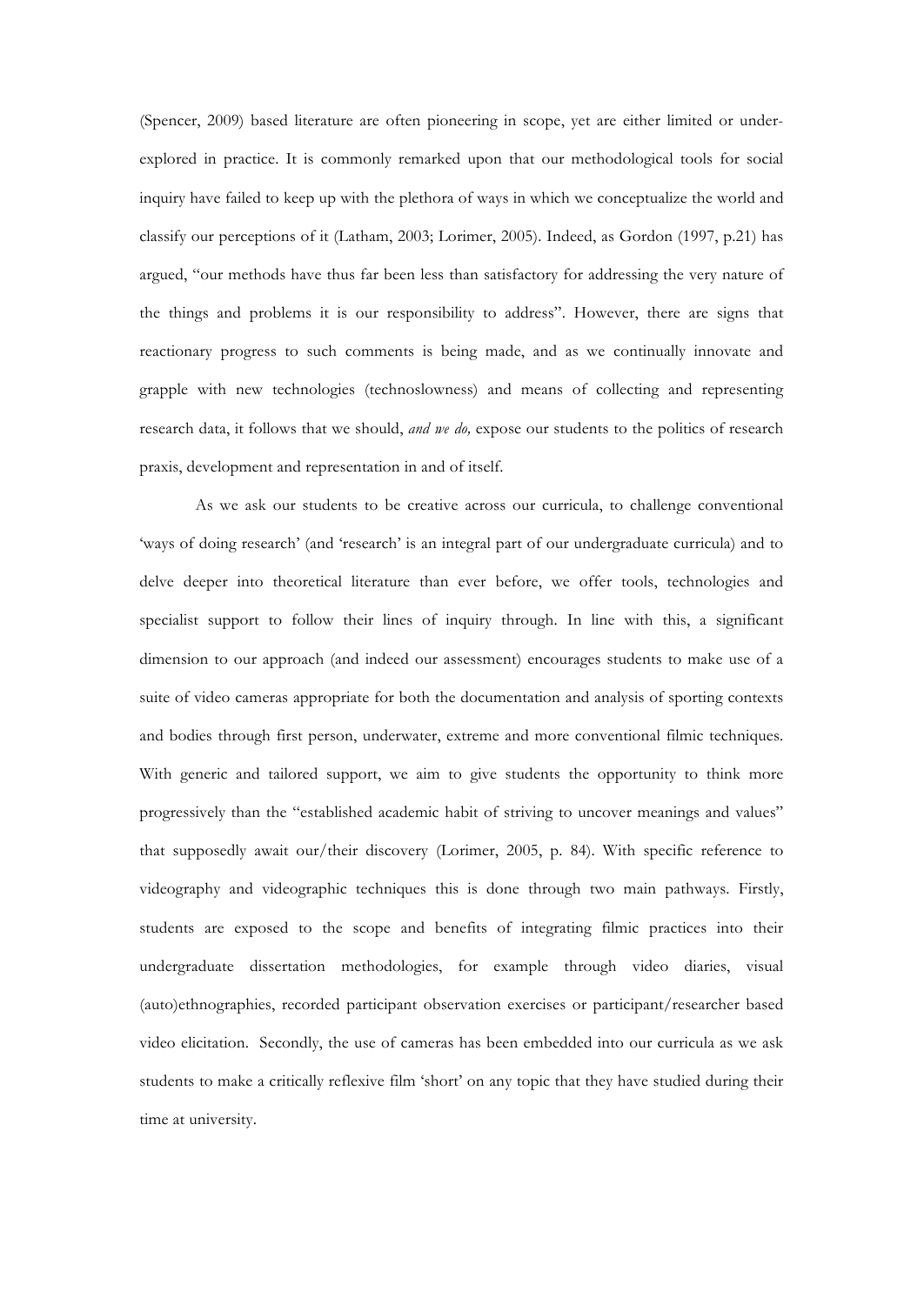Engaging with videographic practices for both undergraduate research and representation purposes fosters a deeper understanding of the micro-scale elements of experience that generate worldly understandings, but in two distinctly different ways. On the one hand, in terms of studying video footage as 'data', this becomes evident through time consuming (slow) and repetitive analysis of shot after shot, of movement, of atmosphere, of interrelation interaction, of body language, facial expression, use of space, dripping sweat, trembling limbs and heaving lungs. These elements of experience are ripe for analysis and interpretation in themselves (Thrift, 1996). However, when considered alongside questions such as 'why is this happening?', 'what does this lead to?, 'how can we change this?, 'what does this feel like?', we see a layering in of emotional, affective and social responses/linkages that take seriously the role of embodiment, performativity and interrelationality in the development of physical cultures.

On the other hand, teaching students video and cinematographic techniques and asking them to produce a film 'short' exposes them to the range of codifying and representational norms that entrench popular cultural visual media outputs (both fictional and non-fictional). What, when and how, do the students choose to shoot film? What do they edit out and whose voices do they chose to privilege? Do they adhere to or resist the representational and stylistic norms of the film genre they select (or do they eschew any attempt to work within a filmic tradition)? These are all questions that we ask our students to negotiate and reflect upon as they choose to reject or reinforce normalized power relations and situated knowledges. Whilst the former use of video enables students to discover and *construct* knowledge from visual imagery, the latter encourages them to identify and *deconstruct* established systems of meaning (ironically sometimes they then go on to adopt these often less than neutral systems of representation themselves, in a bid to demonstrate their understanding of them). What is common here though, is the role of video in highlighting many aspects of sport, physicality and embodiment more generally that often (although increasingly less so) go unnoticed (or are marginalised in narrow bio-scientific agendas) by both academics and students: the sensory, the invisible rendered visible, the frictions and tensions, the pre-reflective and pre-objective, the fleeting and immanent, and the oftentimes absent rendered present by its very absence.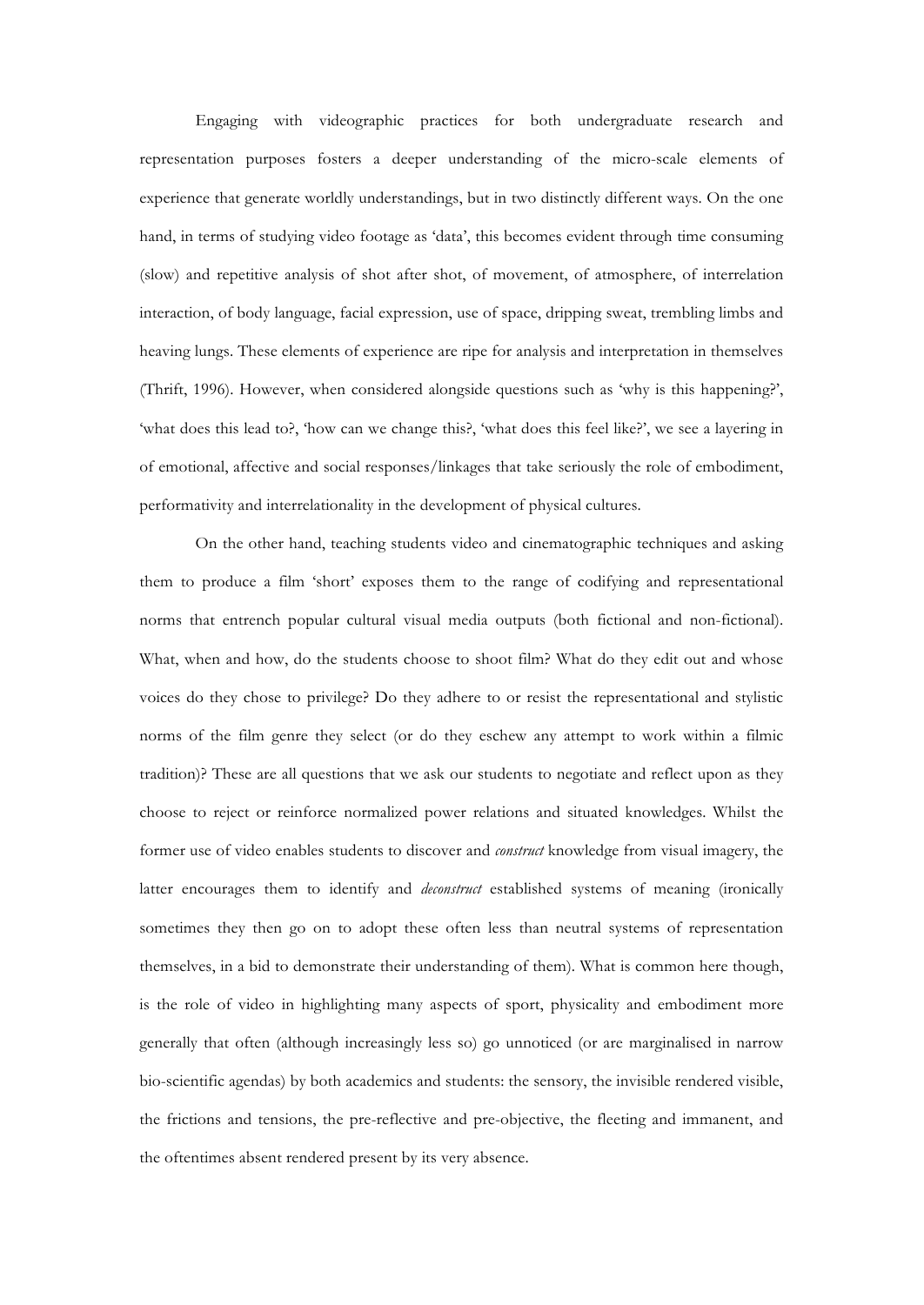Despite the fact that such micro-scale and laborious discoveries seem to have more in common with the measurement and analysis of scientific (and quantitative) bodily processes and movements (episodes, events, actions can be counted/measured, data can be captured through the 'objective' lens of the camera and subsequently shared or analysed through ['objective'] software and data analysis packages), their lack of replicability and their highly situated (in time and space) nature, leads many to remain wary of taking them seriously. Instead, rigor and trust are still predominantly aligned with more traditional methodological and pedagogical techniques. This has not been helped by the fact that experimental methodologies and the theoretical stances that have inspired and fostered their development have rarely led to *impact* heavy results (generally and begrudgingly being forced to adhere to a 'knowledge creation, for the sake of knowledge creation' mantra). However, as we increasingly reward students for the justification and ownership of their ideas/opinions, rather than their ideas/opinions per se, then the activities and methods for learning/constructing knowledge we share with them need to facilitate a journey through which they can generate opinion, challenge traditions and derive their own perspectives. Slowing down pedagogy and methodology (and incorporating technology) in order to pay attention to these elements of 'sport' (and spaces of sport) give academics and students a greater foundation for thinking about the birth and performance of perceptions, attitudes, reactions and stigmas both generically and specifically. It also fosters a community of students who appreciate the development of reflexive and highly subjective knowledge creation, with video and video analysis well positioned to assist in such a turn.

## **Coda**

We need to reiterate that we do not hold up our corporeal and technoslow approaches to the curriculum / pedagogy as the only way *to be* in academe (a potentially dangerous proposition lest we be accused of declaring a state of affairs that is not in the spirit of a democratic turn). Rather, following Sparkes (2013), ours is an effort to initiate dialogue that responds to the perils of our field in a climate of neoliberal audit culture and public management. Our work has been, and continues to be motivated by a commitment to a progressive and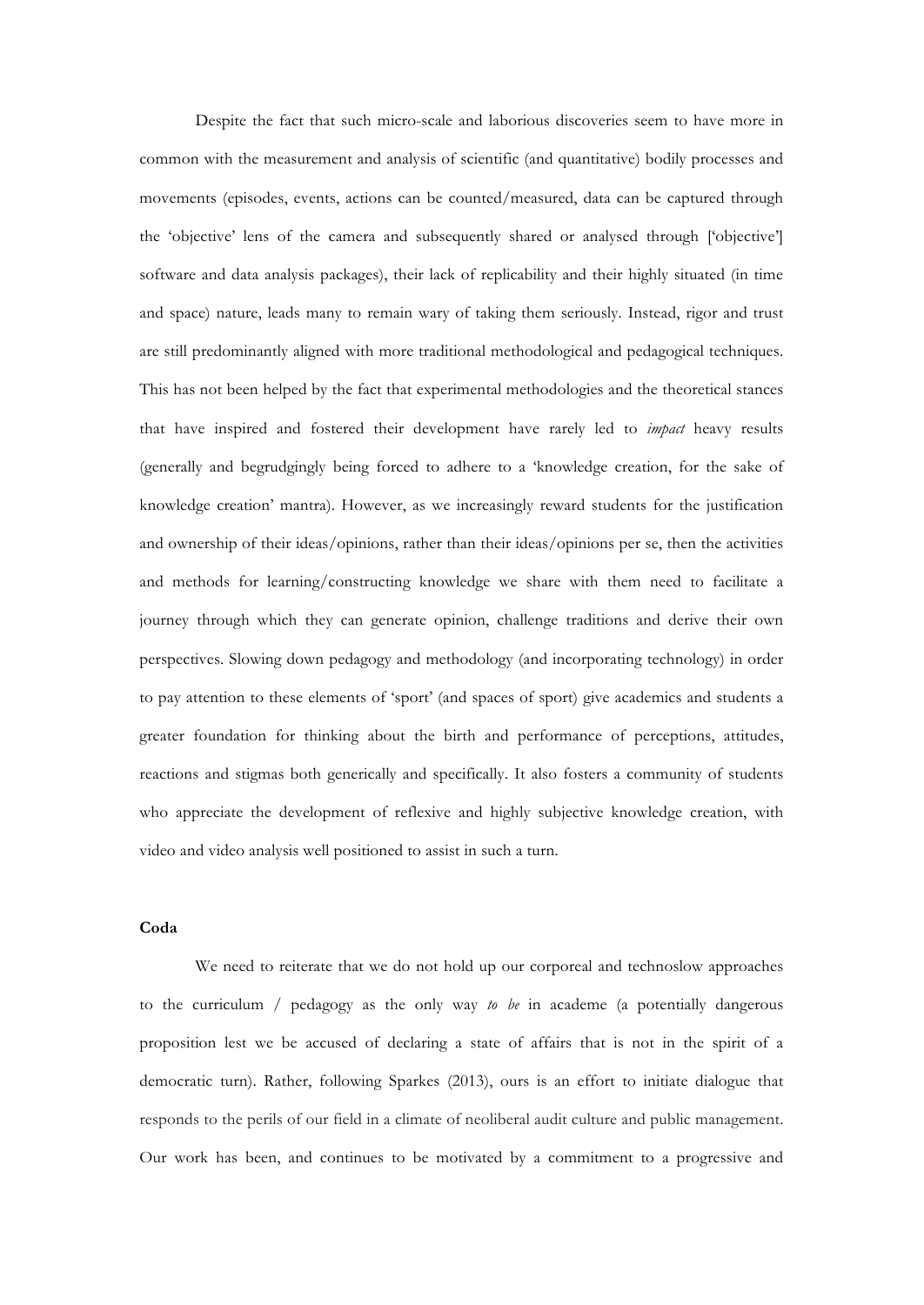democratic social science of sport, leisure and physical cultures; one underscored by an unequivocal commitment to progressive social change (Evans, 2012; Miller, 2001). The development of curricula, incorporation of qualitative methodologies—as a transgressive paradigm that can encourage transformation and the political potentialities of the physical, and our somewhat ironic technoslow approach—has involved having very difficult conversations among ourselves, with senior administrators and with other academics related to the production of work *for* policy, about where we should focus our efforts (and what that may mean for our 'careers'), and, our ability to *speak truth to power*. Our approach has *necessitated* working with our colleagues in more established sport and exercise science disciplines (rather than cowering in the comfort of our silos), to ensure that we provide students with a variety of ways of be(long)ing. Our curricula aim to provide the student with choice and flexibility and allow them to garner insights and input from as many different theoretical perspectives as possible, all the while allowing for a developing focus that will position the student as a critical and 'better' graduate/employee/citizen. We can, for sure, do far better than we have done as we grapple with these tensions; at this juncture, there exist 'metrics' of success (such as in employabililty and student 'rankings' of satisfaction) but this curriculum warrants more malleable metrics reflective of the 'type' of learning we hope to foster—clearly there is still work to be done: How do we / should we 'measure' the citizens we hope we are producing? Would this not be the metric of all metrics, 'evidence' of transgressive pedagogic practice?

While playful, we may not want to / be able to answer this question. For now then, our goal, following Rose (2013, p. 24) is for us to do our best within the current context to enable a pedagogic space that can "accept that the social and human sciences are also sciences of the living, of living bodies, of living matter, of matter that has been made to live;" a recognition that we hope can aid our discipline to help remake our human world for the better. As practitioners, this has involved us having to delve deeply into our souls, our consciousness as researchers and pedagogues, debating whether we should follow the next pot of money, or if we should attempt to remain true to the ontological and epistemological core of the approach we have sketched above (which then opens us to even more soul searching with regard to who we think we are in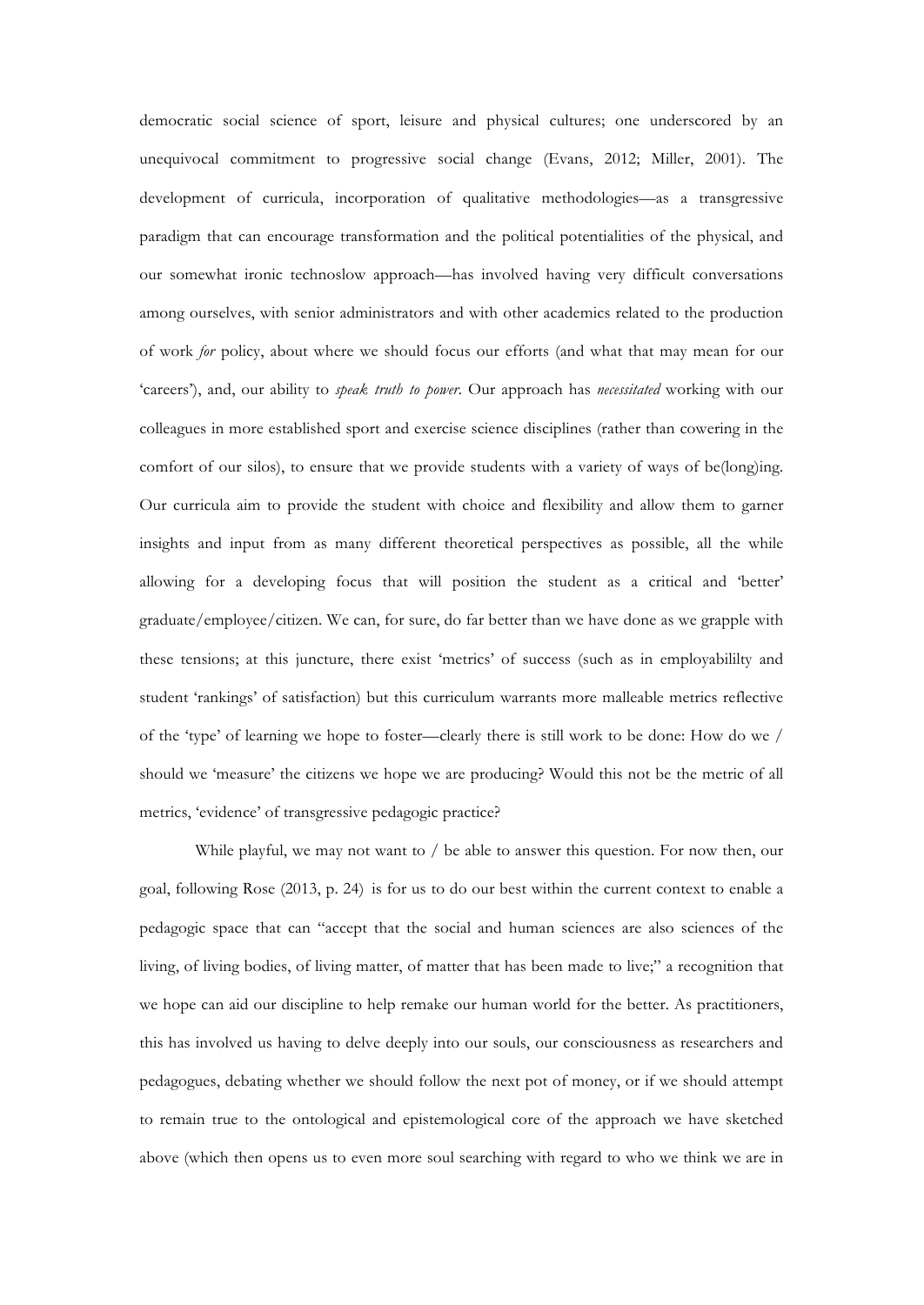*setting* an agenda and delineating which projects are in any sense worthy, and to whom!). It has been a time dominated by us, as self-reflexive academics, engaging in a form of embodied academic performativity that, at one and the same time, is grounded within the context of our institutions and of higher education, yet which enables us to hold on to the principles of democratic knowledge production. It has been, and continues to be, a space in which we need to *negotiate* principles *and* pragmatism, an institutionalised market ethos *and* our anti-/post-capitalist sensibilities. A space of anomie *and* compromise, politics *and* Politics, tolerance *and* alienation, conformity *and* creativity, deference *and* the strategic decentring of academic prestige hierarchies. None of these conversations, moralising or self-reflexive ruminations have been easy (or continue to be); all take place within the confines of a neoliberal higher education episteme in which evidence matters and metrics, technocratic performance indicators, accountability and league table positioning dominate academic performance / performativity. Yet, within that climate, and in part because of this climate, we continue to try and create both the space, and the resource, to develop our curricula. This has enabled us to begin to demonstrate the importance, relevance, position and *impact* of an interdisciplinary approach to the academic/social study of sport. Within that context, we have found a small space in which to *mobilize the body* and begin what we hope is a just, moral, democratic and pedagogic project that encourages the production of critical, reflexive, creative and innovative sporting knowledges / students.

## **Future Directions**

As we further refine our practices, reflect on our positions/positionalities, our academic performativities, and the knowledges / subjects we are contributing towards producing, we seem to be poised between potentially inherent contradictions that at one and the same time provide loose points of attachment to slow pedagogic practices and to the fastness of a highly mediated, digitized and commodified (sporting/physical) conjuncture. Our future directions appear influenced by the work of scholars such as Lisa Blackman (2012, p. 45) who hold together the body, affect and mediation—our future practices will likely need to challenge "separations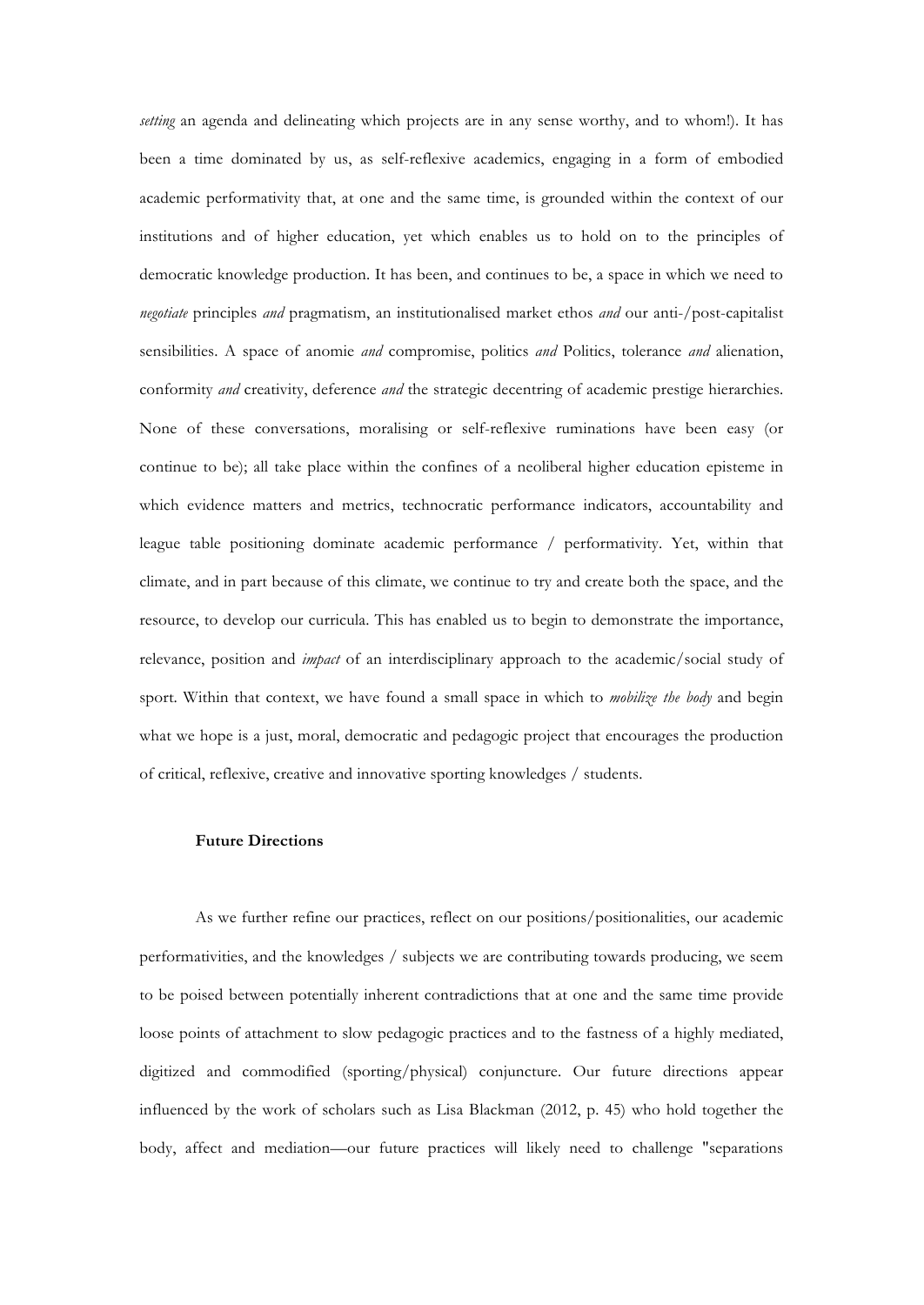between nature and culture, the mind and the body, the corporeal and the textual, and the higher and the lower, which are naturalized within the concept of social influence." That is, with Blackman (2012), and as we attempt to further develop an embodied, corporeal curriculum predicated in/on relational ontologies, we might need to make a turn toward the affective, the feeling body and the "self that is" and the "self to be". In so doing, and to advance understandings that are currently emerging across our teaching—around governance, neoliberalism, Foucauldian analysis, technicity, consumer culture—we need to hold together in our pedagogic practices these contradictory temporalities with the embodied affectivity of these 'circuits of consumer culture.' That is, again, with Blackman (2012), we need to further unpack understandings of the articulations between the 'self that is' and the 'self to be' in order to better address the ways in which the (physical/sporting) self is marked and its future possibilities. For us, for our future practices, this is perhaps where the future lies; underpinned by such theorizing we can look to further develop pedagogies through which students not only read the assemblage of power (re)presented and articulated across media and consumer culture, but also develop cartographies of affective regimes related to moments of affect, perceptions, sensations, impulses that emerge in a highly digitized and mediated conjuncture. Perhaps ironically, this is where we might need to further embrace what we termed earlier as a technoslow approach. For, within the neoliberal / corporatized university context we are increasingly expected to be innovative teachers who increasingly 'service' an educational 'market'. Yet, our pedagogic practices are highly governed by timetabling, class sizes, teaching spaces and rather static digital platforms (moodle/blackboard/webCT) that have not kept pace with broader digital cultures and technologies that many students are used to (social media forms). We thus often have to work around the existing systems to identify compelling ways to engage students. One such practice that has garnered recent attention is the 'flipped classroom'—a new pedagogical method that employs asynchronous video lectures and practice problems as 'homework', and active, groupbased problem solving activities in the classroom (see Bishop & Verleger, 2013). It is a learning culture that can involve immersive experiences (reading/writing/reflecting/sharing ideas and insights), challenge (stretching thinking, embodying risk to voice ideas, listening to different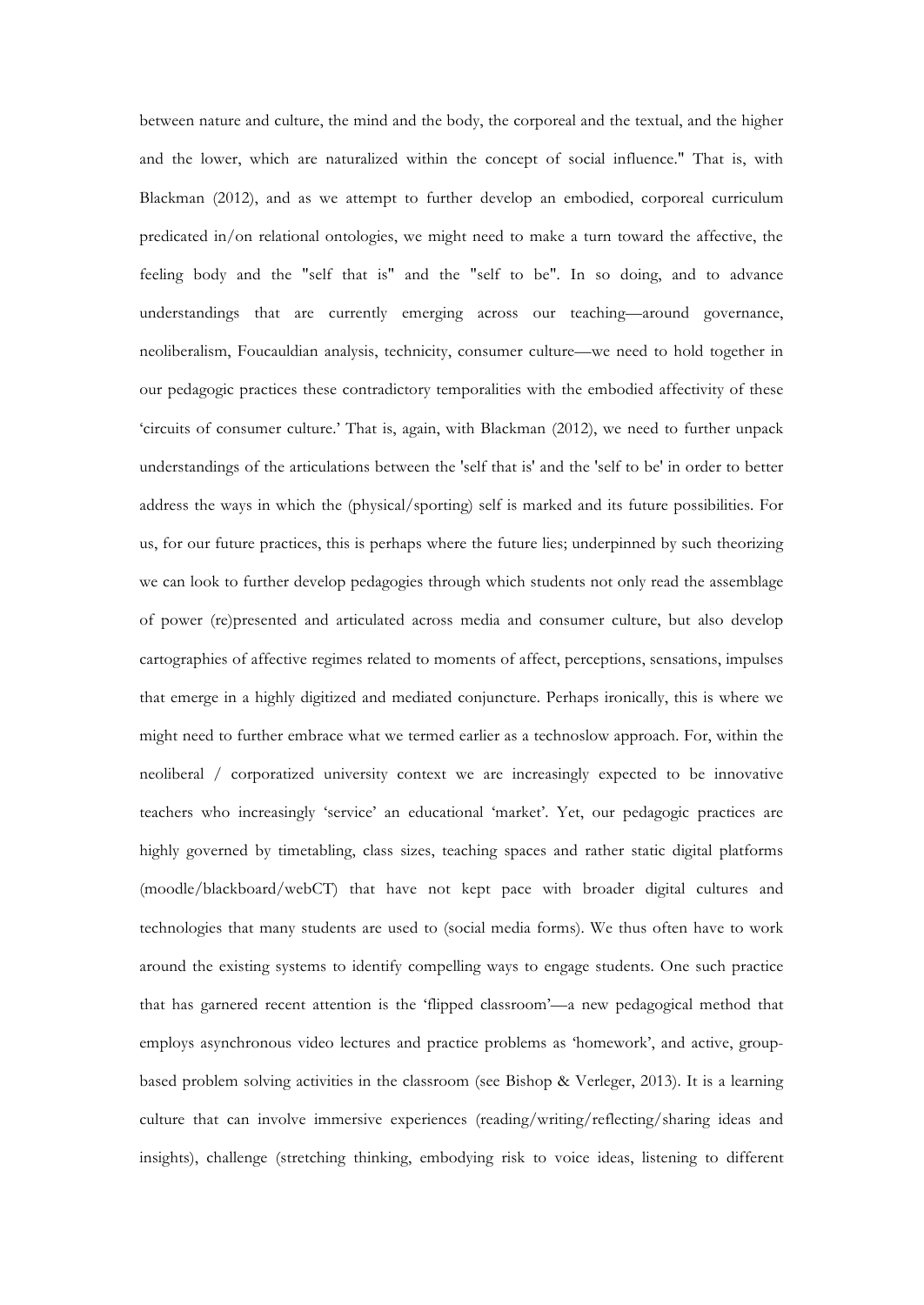perspectives), and different modes of learning across different time-space configurations (face to face, digitally mediated, embodied fieldwork - sensing, writing/speaking). For us, this sits at the heart of technoslowness, and potentially offers an important space for questioning normalized modes of teaching and student passivity and an embodied affective, creative and critical teaching practice that delivers more of the 'goose bump' moments (Probyn, 2004) that 'move' students and thus ourselves to know in different ways. These new influential directions could thereby push us to understand the teaching-learning (and indeed the assessment of understanding) relation as embodied, the renegotiation of teaching subject positions that exist beyond the hierarchical form of the lecture and assessment beyond the linearity of question setting and answering (within the dynamics of the consumer oriented education market), and the tensions inherent within how we understand the inter-subjective experience of becoming different students-teachers. Whether flipped practices and creative, student led, forms of assessment are emblematic of what we are alluding to as a technoslow pedagogic approach, will aid students engage with democratic, civic and progressive ideas and issues in a reflexive manner beyond the production of descriptive and atheoretical 'selfie narratives' is yet to be determined; a challenge that we aim to pursue through our own pedagogic practices, subjectivities and future reflections.

#### **References**

- Allen-Collinson, J., & Hockey, J. (2011). Feeling the way: Notes toward a haptic phenomenology of distance running and scuba diving. *International Review for the Sociology of Sport, 46*(3), 330-345.
- Andrews, D. (2008). Kinesiology's Inconvenient truth and the Physical Cultural Studies Imperative. *Quest*, 60 (1), 45-62.
- Bairner, A. (2012). For a Sociology of Sport. *Sociology of Sport Journal*, 29, (1), 102-117.
- Ball, S. J. (2012). Performativity, Commodification and Commitment: An I-Spy Guide to the Neoliberal University. *British Journal of Educational Studies,* 60, 17-28.

Barnett, R. and Griffin, A. (eds.). (1997). *The End of Knowledge in Higher Education*. London: Cassell,

Biesta, G. (2012). Becoming public: public pedagogy, citizenship and the public sphere, Social & Cultural Geography, 13 (7), 683-697,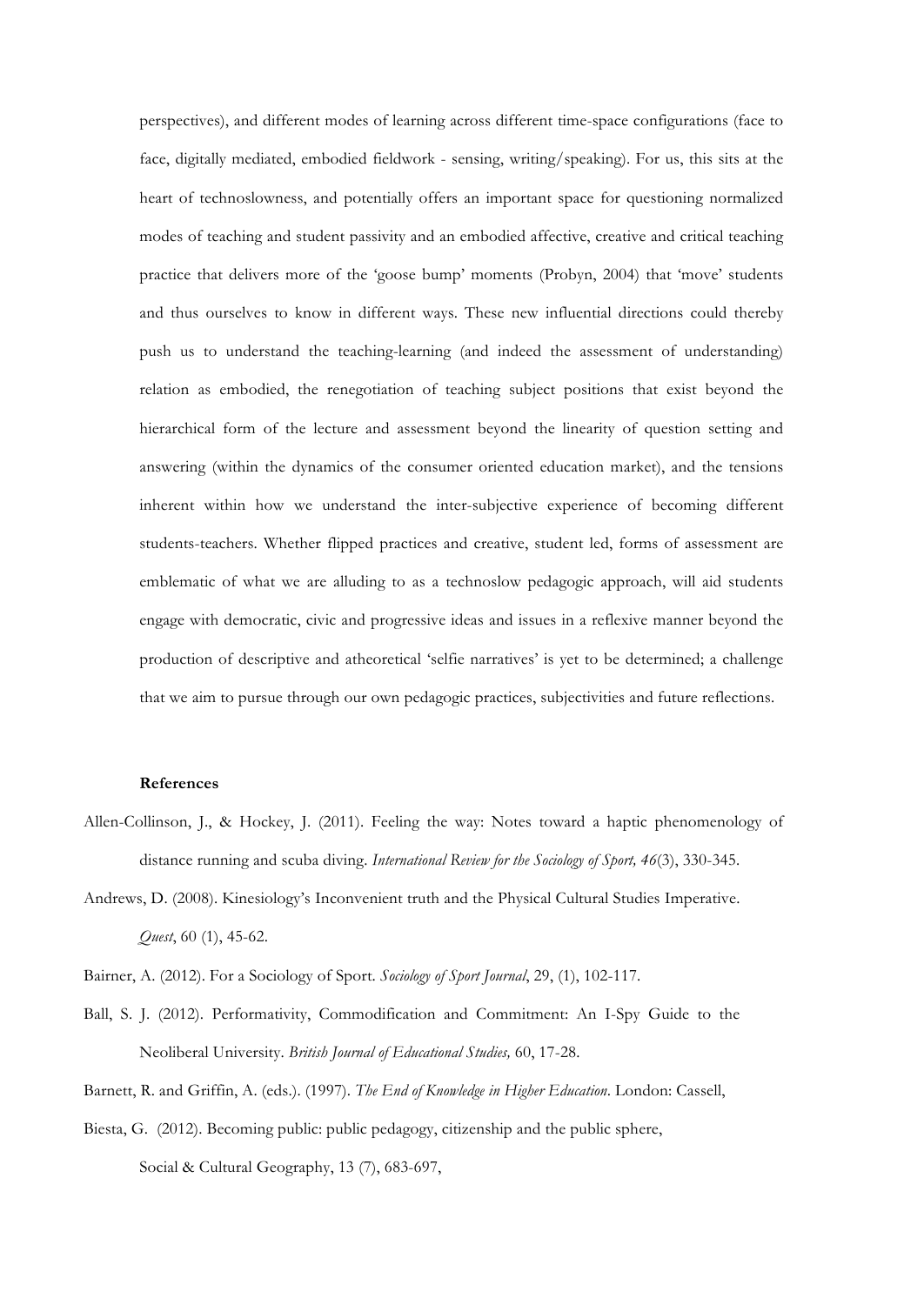- Brenner, D. (2006). Performative Pedagogy: Resignifying Teaching in the Corporatized University'. *Review of Education, Pedagogy, and Cultural Studies, 28* (1), 3-24.
- Brophy, S. & Hladki, J. (2012). Introduction: Pedagogy, Image Practices, and Contested Cprporealities. *The Review of Education, Pedagogy and Cultural Studies,* 34, 75-81.
- Brown, W. (2006). American nightmare: Neoliberalism, neoconservatism, and de-democratization. *Political Theory,* 34 (6), 690–714.
- Buchanan, R. (2011). Paradox, promise and public pedagogy: Implications of the federal government's Digital Education Revolution. Australian Journal of Teacher Education, 36 (2), 66-78.
- Cannella, G. S. (2011). Political Possibility, Hypercapitalism, and the "Conservative Reeducation Machine". *Cultural Studies <=> Critical Methodologies,* 11 (4), 364-368.
- Denzin, N. (2012). 'Afterword'. in *Sport & Neoliberalism: Politics, Consumption & Culture, ed. M. Silk* & D. Andrews (pp. 294-302). Philadelphia, PA: Temple.
- Ellsworth, E. (2005) Places of Learning: Media, architecture, pedagogy. New York: Routledge-Falmer.
- Evans, M. (2004/5). *Killing Thinking: The Death of the Universities*. London: Continuum.
- Evans, J., Davies, B. And Rich, E. (2013). We/you can tell talk from matter: a conversation with Hakan Larrson and Mikael Quennerstedt. *Sport, Education and Society*, 19 (5), 652-665.
- Francombe, J. (2013). Methods that move: A physical performative pedagogy of subjectivity. *Sociology of Sport Journal*, 30 (3), 256-273.
- Frow, J. & Morris, M. (2000). Cultural studies, in: N.K. Denzin & Y.S. Lincoln (Eds) *Handbook of qualitative research* (2nd edn) (Thousand Oaks, CA: Sage), 315-346.
- Fusco, C. (2006). Inscribing healthification: governance, risk, surveillance and the subjects and spaces of fitness and health, *Health & Place*, 12 (1), 65-78.
- Garbutt, R. & Offord, B. (2012). A Scholarly Affair: Activating Cultural Studies. *Review of Education, Pedagogy, and Cultural Studies*, 34, (1-2), 3-7.
- Gaztambide-Fernández, R. & Arraiz-Matute, A. (2013). "Pushing Against": Relationality, Intentionality, and the Ethical Imperative of Pedagogy. In J. Burdick, J. Sandlin, & M. O'Malley, (Eds.), Problematizing public pedagogy, (pp. 52-64). New York: Routledge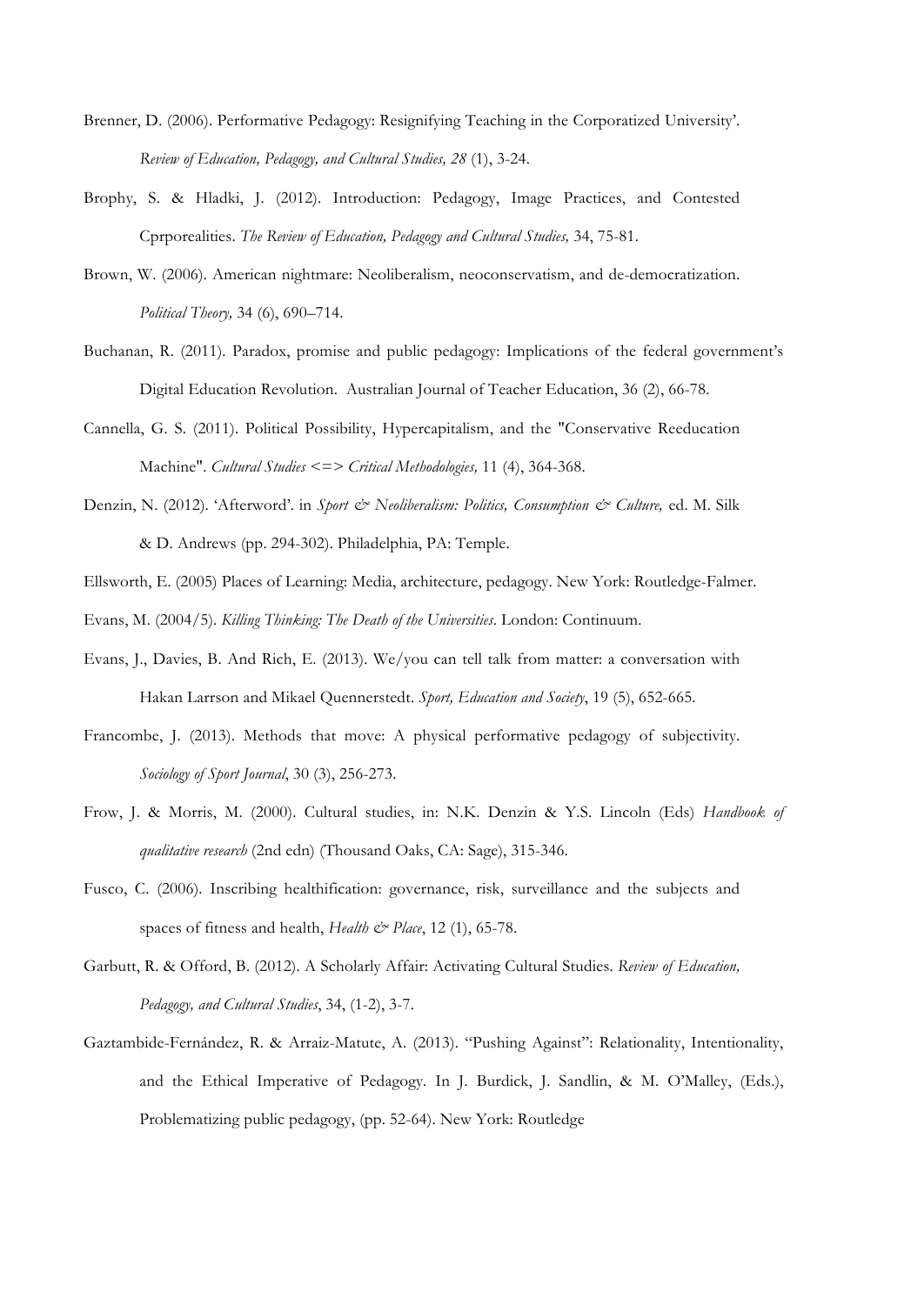- Giardina, M. D., & Newman, J. (2011). The Physical and the Possible. *Cultural Studies <=> Critical Methodologies,* 11 (4), 392-402.
- Gill, D.L. (2007). Integration: The Key to Sustaining Kinesiology in Higher Education. *Quest,* 59 (3), 270–286.
- Giroux, H. (2010a). Bare Pedagogy and the Scourge of Neoliberalism: Rethinking Higher Education as a Democratic Public Sphere'. *The Educational Forum,* 74 (3), 184-196.
- Giroux, H. (2010b). Dumbing Down Teachers: Rethinking the Crisis of Public Education and the Demise of the Social State. *Review of Education, Pedagogy & Cultural Studies*, 32 (4), 339-381.
- Giroux, H. (2009). Democracy's Nemesis: The Rise of the Corporate University. *Cultural Studies <=> Critical Methodologies*, 9 (5), 669-695.
- Giroux, H. (2005). Cultural Studies in Dark Times. *Fast Capitalism.*  [http://www.fastcapitalism.com]
- Giroux, H. (2004). Cultural Studies, Public Pedagogy and the Responsibility of Intellectuals. *Communication and Critical Cultural Studies*, 1 (1), 59-79.
- Giroux, H. (2001). "Something's Missing:" Cultural Studies, Neoliberalism and the Politics of Hope. *Strategies: Journal of Theory, Culture and the Politics*, 14, (2), 227-252.
- Giroux, H. & Searls-Giroux, S. (2012). Universities Gone Wild: Big Money, Big Sports, and Scandalous Abuse at Penn State, *Cultural Studies ↔ Critical Methodologies*.
- Hartman, Y. & Darab, S. (2012). A Call for Slow Scholarship: A Case Study on the Intensification of Academic Life and its Implications for Pedagogy. *Review of Education, Pedagogy & Cultural Studies*, 34, (1-2), 49-60.
- Harvey, D. (2003). *The New Imperialism*. Oxford: Oxford University Press.
- Ingham, A. G. (1997). Toward a Department of Physical Cultural Studies and an End to Tribal Warfare'. In *Critical Postmoderism in Human Movement, Physical Education, and Sport*. ed. J. Fernandez-Balboa (pp. 157-182). Albany: State University of New York Press.
- Ingham, A. G., & Donnelly, P. (1990). Whose Knowledge Counts? The Production of Knowledge and Issues of Application in the Sociology of Sport, *Sociology of Sport Journal,* 7 (1), 58-65.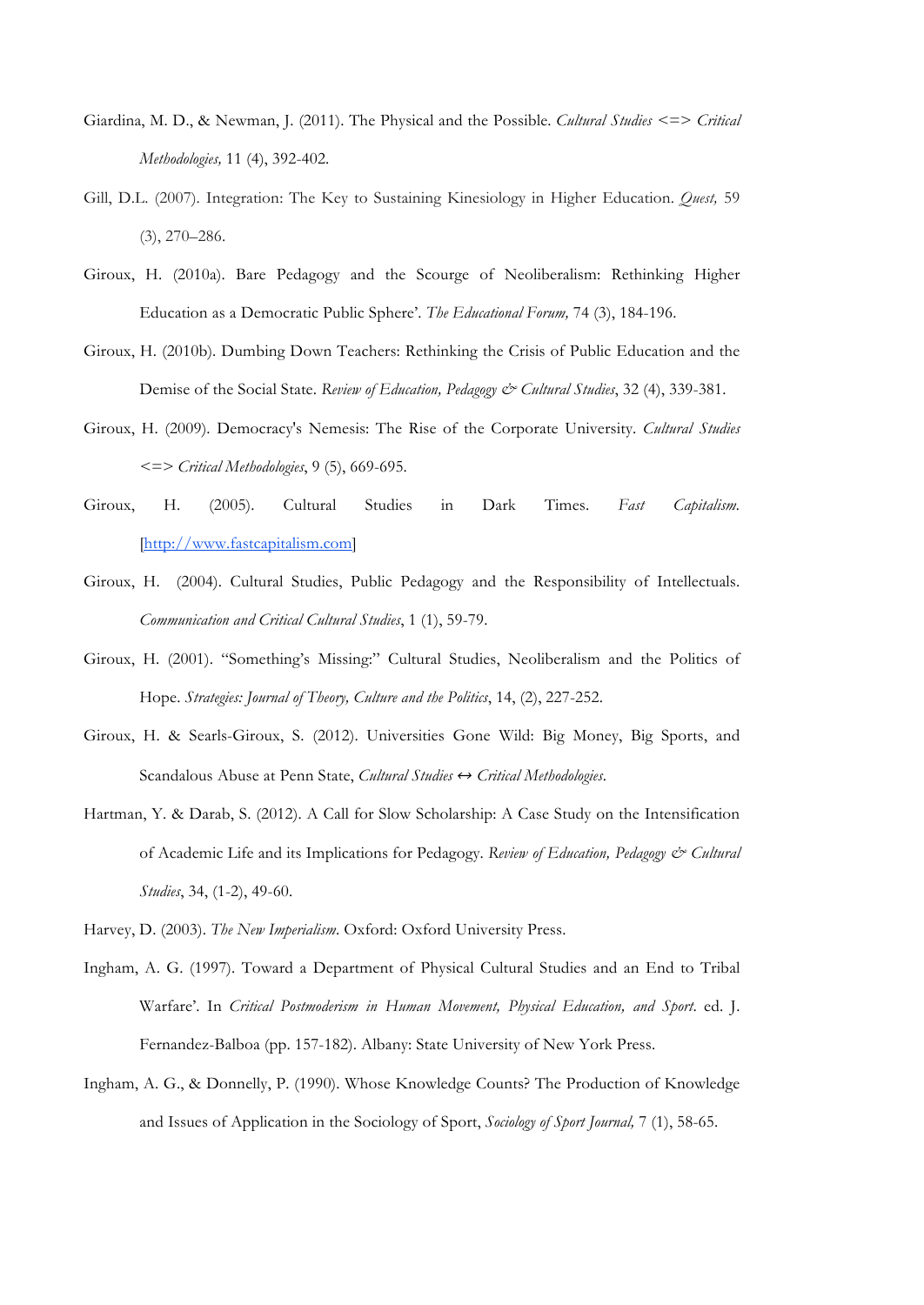- Lakoff, G. (2006). *Whose Freedom? The Battle over America's Most Important Idea*. New York: Farrar, Straus and Giroux.
- Latham, A. (2003). Research, performance, and doing human geography: some reflections on the diaryphotograph, diary-interview method. *Environment and Planning A,* 35 (11), 1993-2018.
- Lather, P. (2006). This is Your Father's Paradigm: Government Intrusion and the Case of Qualitative Research in Education'. In *Qualitative Research and the Conservative Challenge*, eds. N. Denzin & M. Giardina, M*.* Walnut Creek, CA: Left Coast Press.
- Lincoln, Y. & Canella, G. (2004). Dangerous Discourses, Methodological Fundamentalism, and Governmental Regimes of Truth. *Qualitative Inquiry,* 10 (1), 5-14.
- Lorimer, H. (2005). Cultural geography: the busyness of being `more-than-representational'. *Progress in Human Geography, 29*(1), 83-94. doi: 10.1191/0309132505ph531pr
- Merchant, S. (2011). Negotiating underwater space: the sensorium, the body and the practice of scubadiving. *Tourist Studies,* 11 (3), 215-234.
- Miller, T. & Ahluwalia, P. (2011). Why the Humanities and Social Sciences are Vital'. *Social Identities,*  17 (5), 603-604.
- Murray, S.J., Holmes, D., and Rail, G. (2008). On the Constitution and Status of 'Evidence' in the Health Sciences, *Journal of Research in Nursing*, 13 (4), 272-280.
- Murray, S.J., Holmes, D., Perron, A., and Rail, G. (2007). No Exit? Intellectual Integrity Under the Regime of 'Evidence' and 'Best-Practices', *Journal of Evaluation in Clinical Practice*, 13, 512- 516.
- Nandy, A. (1988). Science as a Reason of State. In *Science, Hegemony & Violence: A Requiem for Modernity*, ed. A. Nandy. Oxford: Oxford University Press.
- Pavlidis, A., & Fullagar, S. (2012). Becoming roller derby grrrls: Exploring the gendered play of affect in mediated sport cultures. *International Review for the Sociology of Sport*, 1012690212446451.
- Pink, S. (2011). 'From Embodiment to Emplacement: Re-thinking Competing Bodies, Senses and Spatialities'. *Sport, Education and Society,* 16 (3), 343-355.
- Prensky, M. (2001). Digital Natives, Digital Immigrants. On the Horizon, *9*
- Probyn, E. (2004) Teaching bodies: affects in the classroom, *Body & Society,* 10(4), 21–43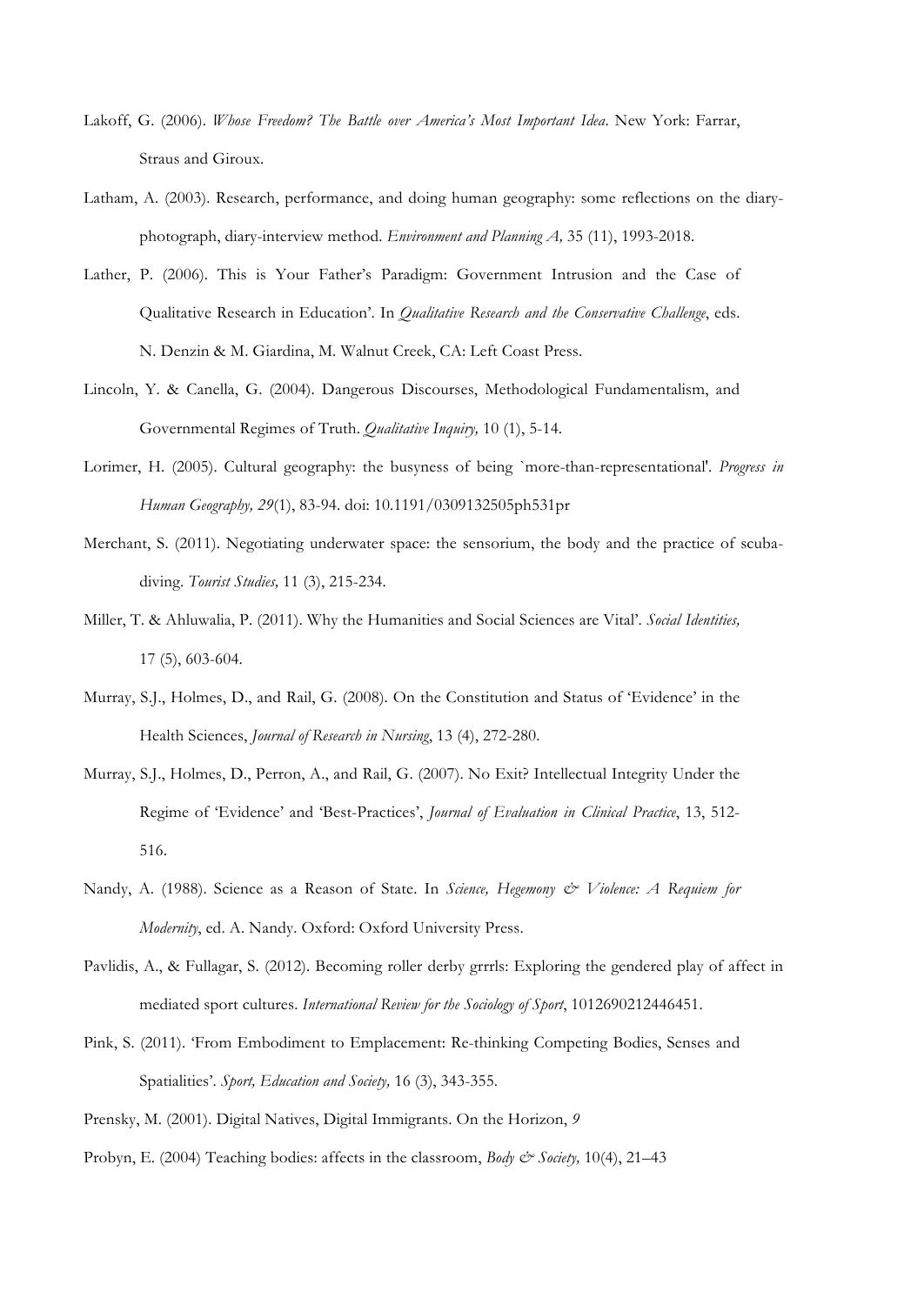Readings, B. (1996). *The University in Ruins*. Cambridge, MA: Harvard University Press.

Rich, E. (2011). 'Exploring the Relationship Between Pedagogy and Physical Cultural Studies: The Case of New Health Imperatives in Schools'. *Sociology of Sport Journal*, 28 (1), 64-84.

Ritzer, G. (2004). *The McDonaldization of Society* (Revised New Century Edition ed.). London: Sage.

- Rogers, D. (2013). 'Research, Practice and the Space Between: Care of the Self Within Neoliberalized Institutions'. *Cultural Studies ↔ Critical Methodologies,* 12 (3), 242-254.
- Rose, N. (2013). 'The human sciences in a biological age'. *Theory, Culture & Society*, 30 (3), 3-34.
- Rutherford, J. (2005). Cultural Studies in the Corporate University, *Cultural Studies*, 19 (3), 297–317.
- Sandlin, J. A., Wright, R. R. and Clark, M. C. (2013). Re-examining theories of adult learning and adult development through the lenses of public pedagogy. *Adult Education Quarterly*, 63(1), 2-23.
- Sandlin, J., O'Malley, M. & Burdick, J. (2011). Mapping the Complexity of Public Pedagogy Scholarship: 1894-2010. *Review of Educational Research*, 81(3), 338-375.
- Shiva, V. (1998). Reductionist Science as Epistemological Violence. In *Science, Hegemony & Violence: A Requiem for Modernity,* ed. A. Nandy, Oxford: Oxford University Press.
- Silk, M., Francombe-Webb, J. & Andrews, D. (2014). *Slowing* the Social Sciences of Sport: On the Possibilities of Physical Culture. *Sport in Society*, 17 (9), 1-24.
- Silk, M., Andrews, D., Bush, A. & Francombe, J. (2013). McKinesiology. *Review of Education, Pedagogy & Cultural Studies*, 35 (5), 335-356.
- Sonu, D. (2012). Illusions of Compliance: Performing the Public and Hidden Transcripts of Social Justice Education in Neoliberal Times'. *Curriculum Inquiry,* 42 (2), 240-259.
- Spencer, D. C. (2009). Habit(us), Body Techniques and Body Callusing: An Ethnography of Mixed Martial Arts. *Body & Society,* 15(4), 119-143. doi: 10.1177/1357034x09347224
- Stevenson, N. (2010). 'Critical Pedagogy, Democracy and Capitalism: Education Without Enemies or Borders'. *Review of Education, Pedagogy & Cultural Studies*, 32 (1), 66-92.
- Thorpe, H., & Rinehart, R. (2010). Alternative sport and affect: non-representational theory examined. *Sport in Society,* 13 (7-8), 1268-1291.
- Thrift, N. J. (1996). *Spatial formations*. London: Sage.